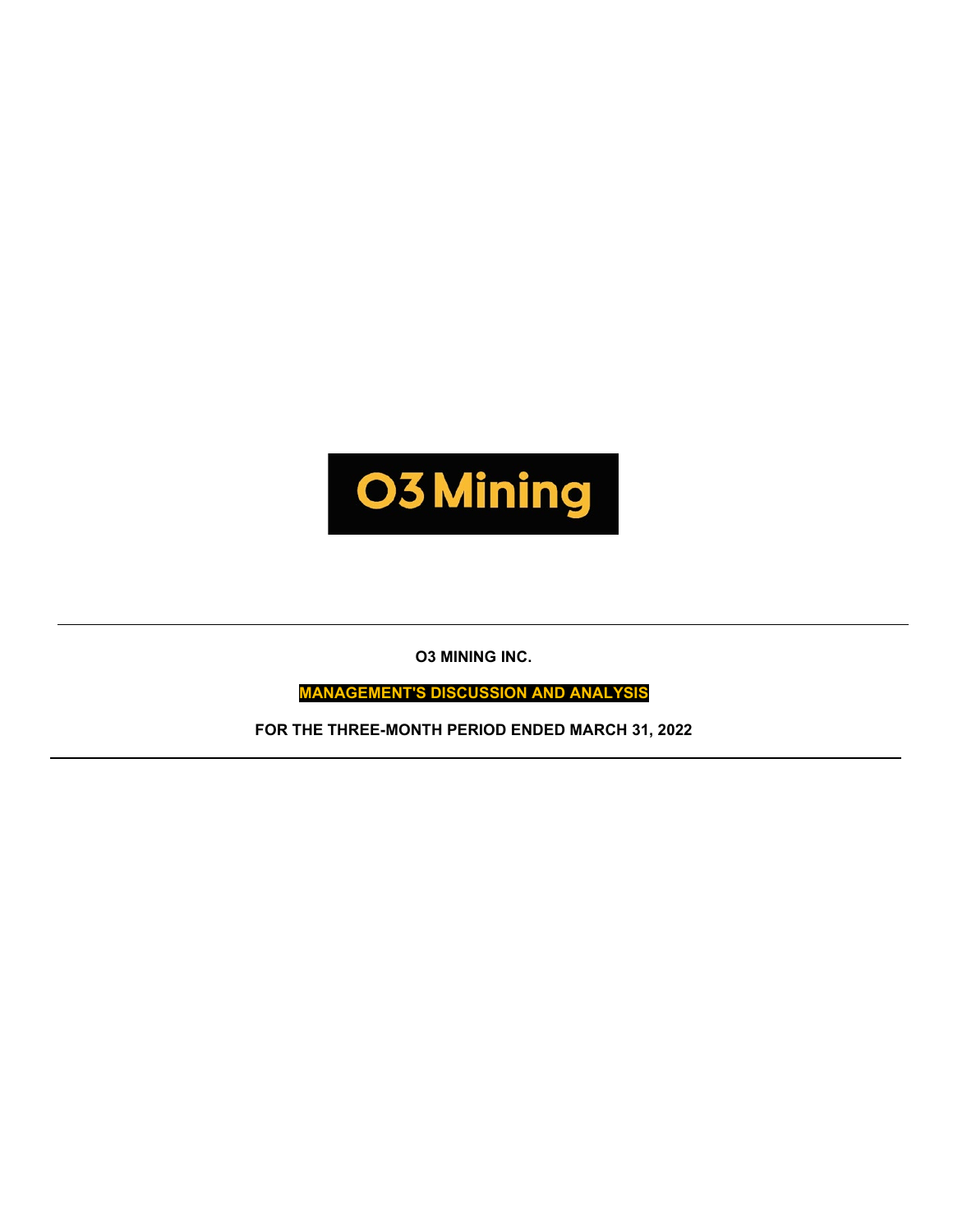This management's discussion and analysis (this "MD&A") reflects the assessment by management of the results and financial condition of O3 Mining Inc. ("O3 Mining" or the "Corporation") and should be read in conjunction with the Corporation's unaudited interim consolidated financial statements for the three months periods ended March 31, 2022 and 2021 and the notes thereto (the "Financial Statements"). Management is responsible for the preparation of the Financial Statements and this MD&A. The Financial Statements have been prepared in accordance with International Financial Reporting Standards ("IFRS") as issued by the International Accounting Standards Board (the "IASB"). This MD&A and the Financial Statements are available electronically on SEDAR [\(www.sedar.com\)](http://www.sedar.com/) under O3 Mining's issuer profile and on O3 Mining's website [\(www.o3mining.com\)](http://www.o3mining.com/), and should be read in conjunction with the audited consolidated financial statements of the Corporation for the years ended December 31, 2021 and 2020.

This MD&A contains forward-looking statements and should be read in conjunction with the risk factors described in the *"Risks and Uncertainties"* and the *"Cautionary Note Regarding Forward-Looking Information"* sections at the end of this MD&A.

This MD&A has been prepared as of May 3, 2022. All dollar figures in this MD&A are expressed in Canadian dollars, unless stated otherwise.

# *DESCRIPTION OF BUSINESS*

On July 5, 2019, O3 Mining was formed upon the completion of a spin-out transaction by Osisko Mining Inc. ("Osisko Mining"), which resulted in a reverse takeover of Chantrell Ventures Corp. (renamed "O3 Mining Inc.") under the policies of the TSX Venture Exchange (the "RTO"). As part of the RTO, the Corporation was continued from British Columbia to Ontario on June 28, 2019. The Corporation is focused on the exploration and development of precious metals resource properties in Canada, currently focused on Québec, and is looking for new opportunities to enhance shareholder value.

# *EXPLORATION STRATEGY*

O3 Mining is a mineral exploration company focused on the acquisition, exploration, and development of precious metal resource properties in Canada and is currently focused on Québec. O3 Mining's flagship properties are the Marban Property and the Alpha Property, both of which are located along the Cadillac Break in the Val-d'Or and Malartic areas. O3 Mining also has additional projects in the Labrador and Abitibi areas of Québec.

O3 Mining's mission is to become a premier gold exploration company by delivering superior returns to our shareholders and long-term benefits to our stakeholders.

# *UPDATES DURING THE THREE-MONTH PERIOD AND SUBSEQUENT TO THE PERIOD*

# *Corporate Development and Acquisitions:*

- On April 14, 2022, O3 Mining announced, further to its news release dated March 1, 2022, that it filed a technical report (the "2022 MRE") in accordance with National Instrument 43-101 – *Standards of Disclosure for Mineral Projects* ("NI 43-101") to update the mineral resource estimate on its 100% owned Marban Project. The 2022 MRE is available on SEDAR [\(www.sedar.com\)](http://www.sedar.com/) under O3 Mining's issuer profile.
- On April 7, 2022, O3 Mining announced, further to its news release dated February 28, 2022, that it has entered into a definitive share purchase agreement (the "Definitive Agreement") with Cartier Resources Inc. ("Cartier") pursuant to which O3 Mining agreed to sell a 100% interest in its East Cadillac Project located in Val-d'Or, Québec, Canada, in exchange for 46,273,265 common shares of Cartier, representing approximately 17.5% of the *pro forma* outstanding common shares of Cartier upon the completion of the transaction, which closed on April 21, 2022.
- On April 4, 2022, O3 Mining announced it has published its 2021 environmental, social and governance ("ESG") report outlining the Corporation's sustainable development framework and its performance and practices.
- On March 15, 2022, O3 Mining announced that it has signed a binding letter agreement with Emgold Mining Corporation ("Emgold") to acquire 100% of the rights, title and interests in Emgold's East-West Property in exchange for (i) cash consideration of \$750,000, (ii) 325,000 common shares in the capital of the Corporation ("Common Shares"); and (iii) the grant of a 1% net smelter returns royalty over the East-West Property in favour of Emgold, subject to certain buy-back rights in favour of O3 Mining, which closed on May 3, 2022.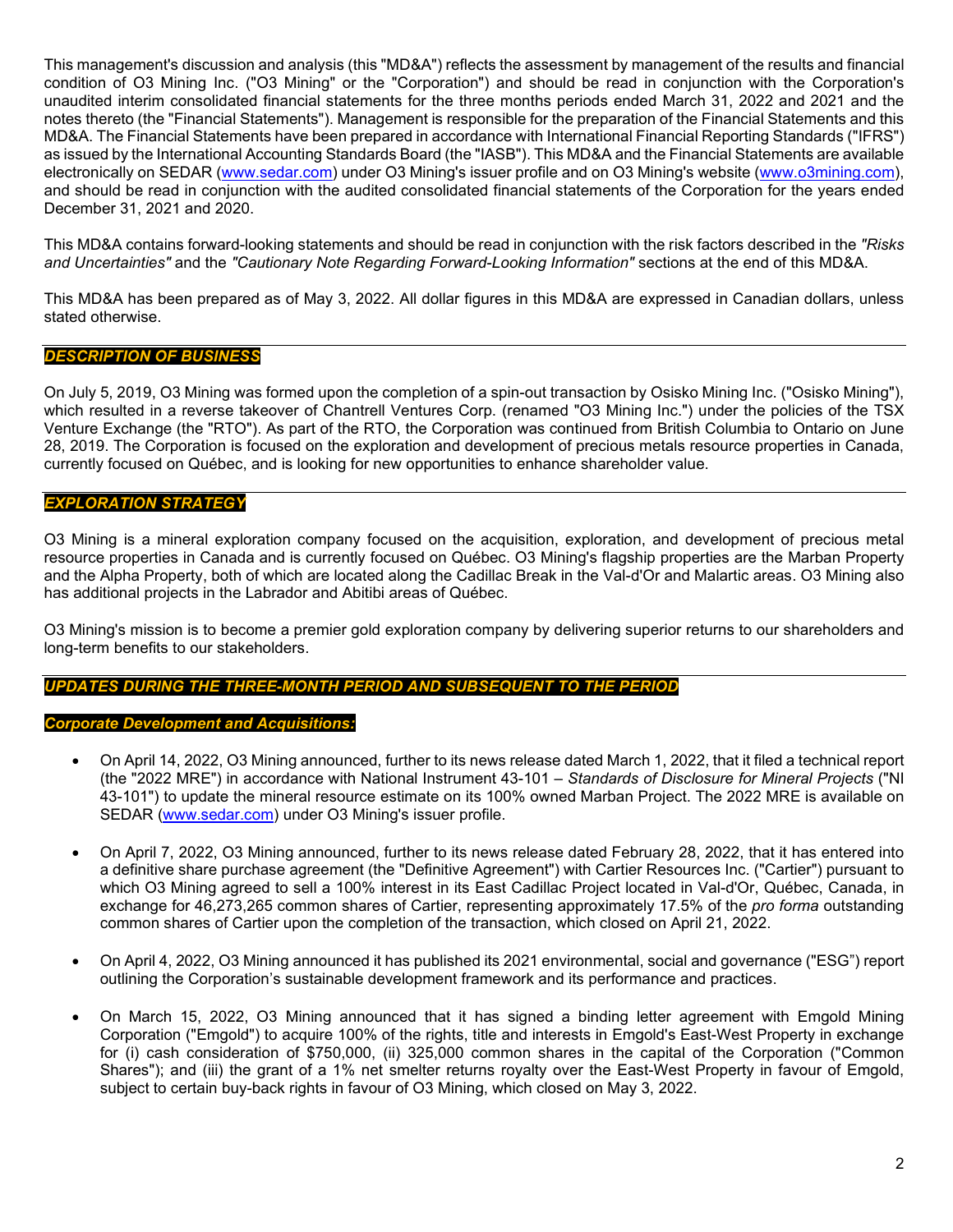• On January 13, 2022, Patriot Battery Metals Inc. ("Patriot") earned a 50% interest upon completion of \$2.3 million in work expenditures in the FCI Property. On February 22, 2022, the Corporation announced that it had entered into an asset purchase and sale agreement with Patriot to sell its remaining 50% interest in certain mining claims comprising the FCI Property located in James Bay Region of Québec to Patriot in exchange for (i) 1,800,000 common shares of Patriot, and (ii) a one-time cash payment of \$3.0 million from Patriot. Patriot had previously earned a 50% interest in the FCI Claims pursuant to an Earn-in and Joint Venture Agreement, as amended, between O3 Mining and Patriot. See *"Mineral Property Activities – James Bay Properties – FCI-Corvette Lithium Project"*.

# *Financings:*

The Corporation did not complete any financings during the three month period ended March 31, 2022.

### *Overall Performance:*

During the three-month period ended March 31, 2022, the Corporation spent approximately \$9.3 million on exploration and evaluation activities, mostly on the Marban Property and the Alpha Property, and spent approximately \$1.5 million on general and administration expenses, including salaries and benefits. For the three-month period ended March 31, 2022, the Corporation drilled approximately 15,403 metres on the Marban Property and 15,911 metres on the Alpha Property.

# *Drilling Update*

O3 Mining will continue to execute its large-scale drilling program in the coming months with additional health and safety procedures to keep its employees safe and mitigate COVID-19 transmission. As part of this program, the spring and summer drilling season at Marban will focus on infill drilling at Kierens-Nolartic and the extension of Norlartic. At Alpha, the focus will be put on infill drilling at Bulldog and resource expansion at Kappa and Camflo.

|                 | Q1 2022                                                                                                                    | Q2 2022                                                            | Q3-Q4 2022                                                                                                                                                                |
|-----------------|----------------------------------------------------------------------------------------------------------------------------|--------------------------------------------------------------------|---------------------------------------------------------------------------------------------------------------------------------------------------------------------------|
| <b>Drilling</b> | <b>7 Drill Rigs</b><br>(30,000 metres)                                                                                     | 4 Drill Rigs<br>(16,000 metres)                                    | 4 Drill Rigs<br>(27,000 metres)                                                                                                                                           |
| <b>Details</b>  | Resource expansion at Bulldog and<br>Kappa, and target testing at Omega,<br>Camflo extention and near surface at<br>Marban | Delineation drilling at<br>Bulldog, resource<br>expansion at Kappa | Deliver Marban Pre-Feasibility<br>Study ("PFS"), and resource<br>expansion at Bulldog and<br>Akasaba, and initiation of the<br>condemnation drilling program at<br>Marban |

The Corporation has drilled 31,314 metres in the three-month period ended March 31, 2022 on its Val-d'Or properties testing for Potential Economic Material ("PEM") with 100-metre step-outs aiming to expand current resources of 2.94 million ounces measured and indicated (75.3 Mt  $@$  1.18 g/t Au) and 0.7 million ounces inferred (7.9 Mt  $@$  3.04 g/t Au) and make new discoveries.

# *Marban – Project Development*

The Marban Property is in the heart of the Malartic gold mining camp. It covers 7,711 hectares and is located 12 kilometres from the Canadian Malartic Mine.

On March 1, 2022, O3 Mining announced an updated Mineral Resource Estimate, the 2022 MRE, with an effective date of February 27, 2022, for its 100% owned Marban Project located in Val-d'Or, Québec, Canada. The 2022 MRE was prepared by G-Mining Services Inc. The 2022 MRE was filed by the Corporation on SEDAR on April 14, 2022 and updates and replaces the resource estimates of the Marban PEA (as defined herein) as the current technical report for the Marban Property.

# 2022 MRE Highlights\*

• Total Measured & Indicated ("M&I)" Open-Pit Mineral Resource of 2.3 million ounces of gold at an average grade of 1.07 g/t Au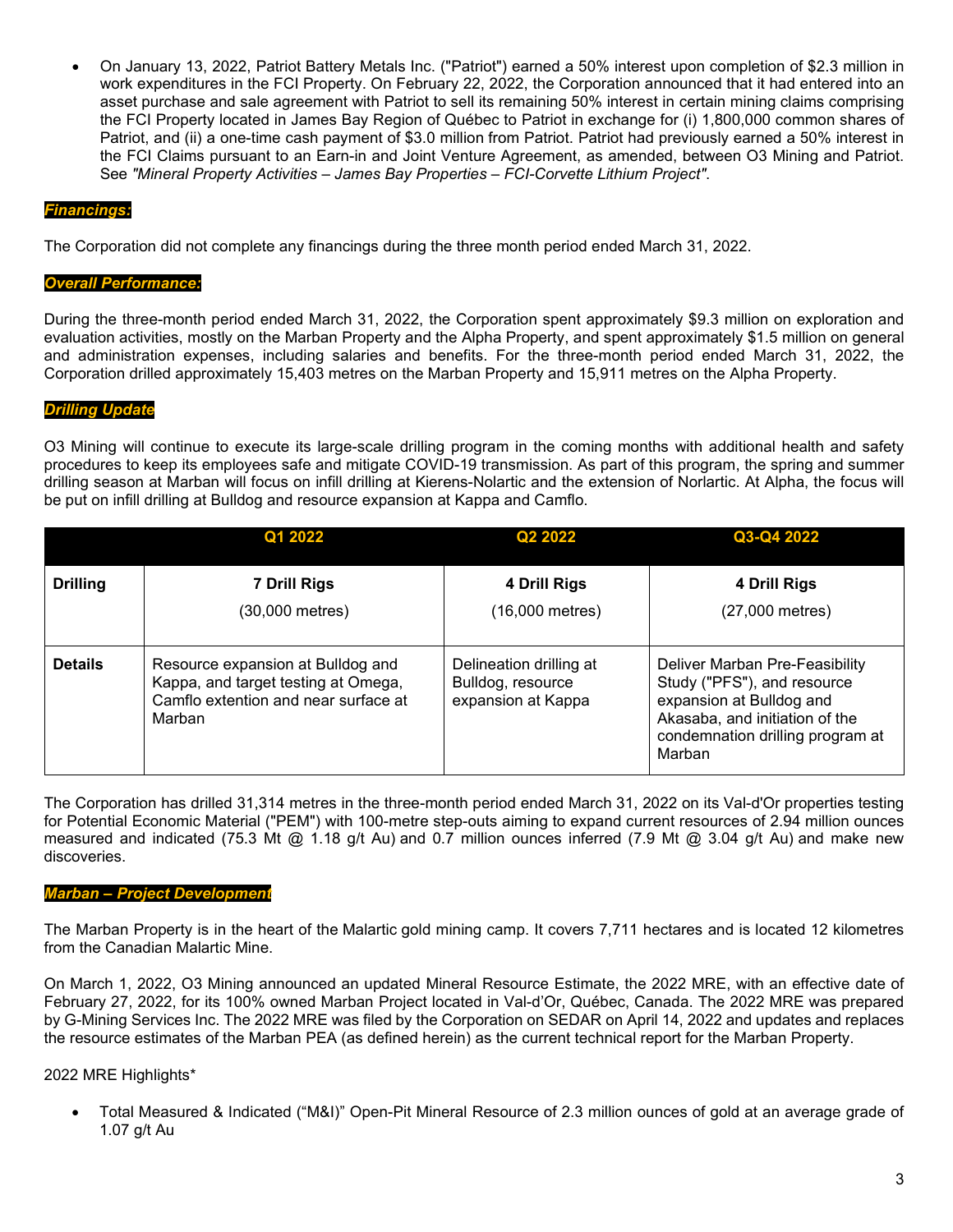- Increase in Open-Pit resources of 520,000 ounces, or 29%, in the Indicated category, with an average gold grade increase of 2%
- Conversion rate from Inferred to Indicated category is greater than 100%
- Kierens-Norlartic Open Pit M&I resources more than doubled from the 2020 MRE
- Total M&I represents 91% of the total 2022 MRE
- 20,000 metres planned for Brownfield exploration to increase near surface resources at Marban Engineering

*\* Cautionary Statement: The reader is advised that the results of the 2022 MRE summarized in this MD&A is intended to provide only an initial, highlevel review of the project potential. The 2022 MRE has been prepared in accordance with the CIM Standards (Canadian Institute of Mining, Metallurgy and Petroleum, 2014) and follow Best Practices outlined by the CIM (2019). This Mineral Resource Estimate was prepared by James Purchase, P. Geo (OGQ No. 2082) of G Mining Services Inc. who is a "qualified person" within the meaning of NI 43-101.*

A PFS, which is currently underway and due to be completed in 2022, is the next step to advance the project to production. O3 Mining aims to become a leading gold producer and put the Marban Property into production by 2026.

# *Marban Mineral Resource Estimate*

|                               |                                  | <b>Indicated</b> |                                              |                                  | <b>Inferred</b> |                                      |
|-------------------------------|----------------------------------|------------------|----------------------------------------------|----------------------------------|-----------------|--------------------------------------|
| <b>Deposit</b>                | <b>Tonnes</b><br>$(000 t)^{(9)}$ | Grade (g/t)      | <b>Ounces Au</b><br>$(000 \text{ oz})^{(9)}$ | <b>Tonnes</b><br>$(000 t)^{(9)}$ | Grade (g/t)     | <b>Ounces Au</b><br>$(000 oz)^{(9)}$ |
| Marban - Open-Pit             | 52,437                           | 1.03             | .736                                         | 1,038                            | 0.97            | 32                                   |
| Kierens-Norlartic - Open-Pit  | 14,795                           | 1.22             | 582                                          | 1,068                            | 1.42            | 49                                   |
| Marban Underground            | 162                              | 4.47             | 23                                           | 860                              | 4.43            | 123                                  |
| Kierens-Norlartic Underground | 297                              | 3.36             | 32                                           | 182                              | 3.36            | 20                                   |
| <b>Total</b>                  | 67,691                           | 1.09             | 2,373                                        | 3,148                            | 2.21            | 224                                  |

#### *Marban Resource Estimate Notes:*

- *(1) The Mineral Resources described above have been prepared in accordance with the CIM Standards (Canadian Institute of Mining, Metallurgy and Petroleum, 2014) and follow Best Practices outlined by the CIM (2019).*
- *(2) The Qualified Person (QP) for this Mineral Resource Estimate is James Purchase, P. Geo of G Mining Services Inc. Mr. Purchase is a member of L'Ordre des Géologues du Québec (#2082).*
- *(3) The effective date of the Mineral Resource Estimate is February 27th, 2022.*
- *(4) The lower cut-off used to report Open-Pit Mineral Resources is 0.30 g/t Au. Underground Mineral Resources have been reported using a 3.0 g/t lower cut-off at Marban, and a 2.5 g/t lower cut-off at Kierens-Norlartic.*
- *(5) The Marban and Kierens-Norlartic Deposits have been classified as Indicated and Inferred Mineral Resources according to drilling spacing and estimation pass. No Measured Resource has been estimated. Underground Mineral Resources have been categorized manually to remove isolated areas and have been reported using 3 metres minimum thickness.*
- *(6) Known underground workings have been incorporated into the block model, and zero density has been assigned to the blocks located within the voids.*
- *(7) The density has been applied based on measurements taken on drill core and assigned in the block model by lithology.*
- *(8) A minimum thickness of 3 metres was used when interpreting the mineralized bodies.*
- *(9) The MRE is based on subblock models with a main block size of 5 m x 5 m x 5 m, with subblocks of 2.5 m x 2.5 m x 2.5 m, and has been reported inside claim boundaries held by O3 Mining.*
- *(10) Tonnage has been expressed in the metric system, and gold metal content has been expressed in troy ounces.*
- *(11) The tonnages have been rounded to the nearest 1000 tons and the metal content has been rounded to the nearest 1000 ounces. Totals may not add up due to rounding errors.*
- *(12) These mineral resources are not mineral reserves as they have not demonstrated economic viability. The quantity and grade of reported Inferred mineral resources in this news release are uncertain in nature and there has been insufficient exploration to define these resources as indicated or measured; however, it is reasonably expected that the majority of inferred mineral resources could be upgraded to indicated mineral resources with continued exploration.*
- *\* Cautionary Statement: The reader is cautioned that, while there are no other known factors or issues that materially affect the mineral resource estimate, there are risks faced by mining projects in the province in terms of environmental, permitting, taxation, socio-economic, marketing, and political factors and additional risk factors as listed in the "Cautionary Note Regarding Forward-Looking Information" section below.*

#### *i) Drilling Highlights at Marban:*

- 35.8 g/t Au over 8.9 metres, including 440.0 g/t Au over 0.7 metres in hole O3MA-21-187 located in the proposed Marban PEA pit. Subsidiary zones were also intersected along the same drill hole yielding 1.0 g/t Au over 37.0 metres, 3.3 g/t Au over 3.2 metres, and 1.3 g/t Au over 31.4 metres;
- 44.1 g/t Au over 2.3 metres including 192.0 g/t Au over 0.5 metre in hole O3MA-21-203 located in the proposed Marban PEA pit. This intercept is bordered by two historical openings and the gold endowment goes beyond those openings, 1.1 g/t Au over 6.4 metres and 2.1 g/t Au over 1.6 metres were also intercepted immediately before and after;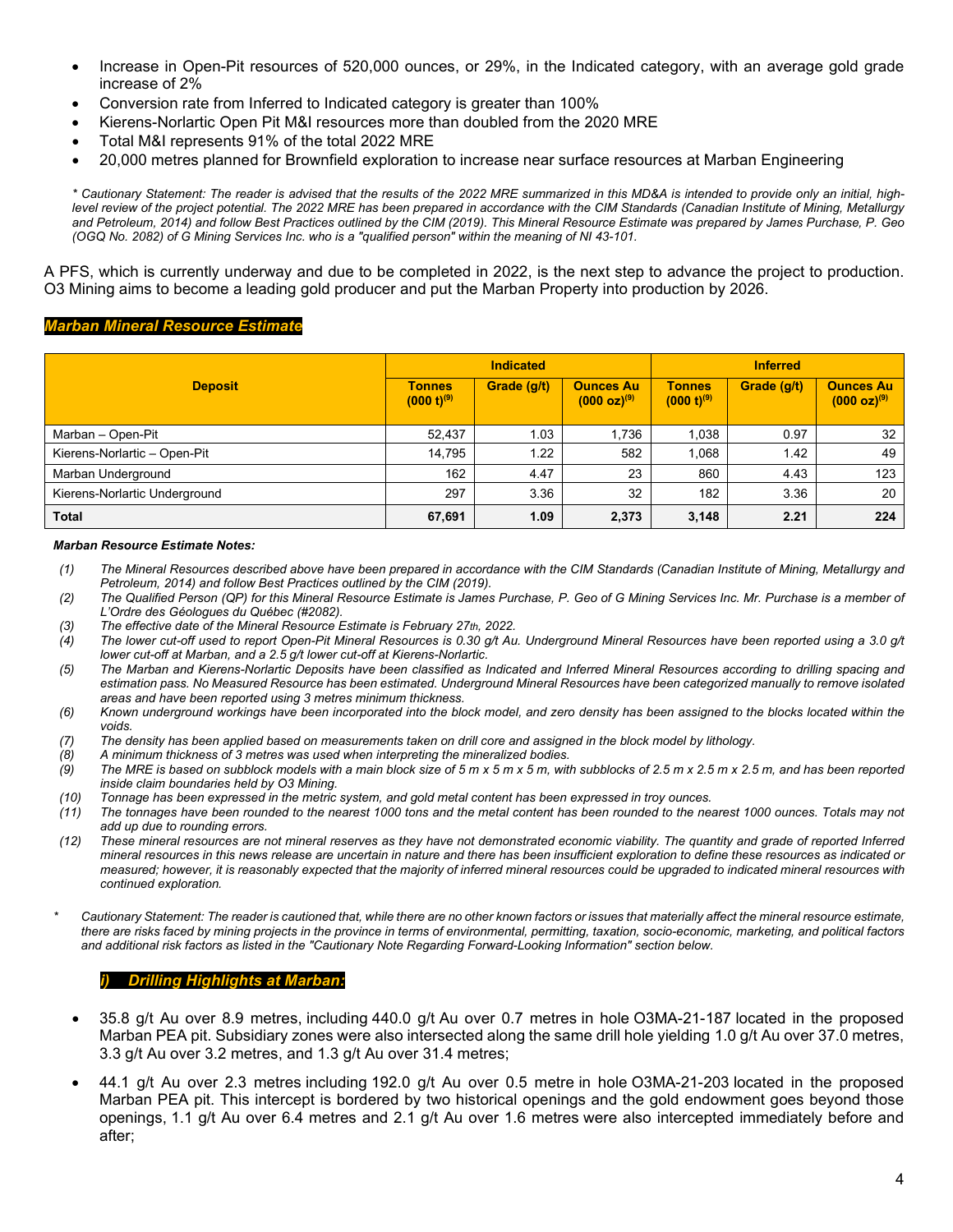- 5.7 g/t Au over 14.5 metres including 61.9 g/t Au over 1.1 metres and 2.7 g/t Au over 4.5 metres including 15.1 g/t Au over 0.6 metres in hole O3MA-21-144 located 43 metres below the proposed PEA pit for the Norlartic Zone on both sides of a historical mining stope;
- 1.9 g/t Au over 12.7 metres in hole O3MA-21-092 located at the bottom of the proposed North North Marban PEA pit;
- 11.1 g/t Au over 22.2 metres including 103.4 g/t Au over 2.0 metres in hole O3MA-21-135 located in the core of the North North Marban PEA pit, contains multiple gold grains related to quartz veining in felsic intrusion;
- 10.6 g/t Au over 2.7 metres in hole O3MA-21-107 located 48 metres East and below the North pit;
- 3.1 g/t Au over 14.8 metres in hole O3MA-21-102 located in the western part of Norlartic Marban PEA pit, starts within the mineralized zone, contains multiple gold grains related to quartz veining in dioritic intrusion;
- 2.4 g/t Au over 24.7 metres in hole O3MA-21-113 located in the eastern part of the Norlartic Marban PEA pit, starts within the mineralized zone;
- 1.9 g/t Au over 31.4 metres in hole O3MA-21-116 located at the eastern end of the Norlartic Marban PEA pit.

# *Alpha – Advanced Exploration*

The Alpha property is located eight kilometres east of Val-d'Or, Québec, and three kilometres south of the El Dorado Lamaque Mine. The property covers more than 7,754 hectares and includes 20 kilometres of the prolific Cadillac Break. O3 Mining has an option agreement that grants the right to acquire 100 percent interest in the Aurbel Mill located only 10 kilometres from the Alpha property for \$5.0 million within the next four years.

Drilling at Alpha is at an earlier stage than at Marban and has focused on grassroots exploration, deposit delineation, and resource expansion. In 2022, O3 Mining will have up to three drill rigs testing for new discoveries using its PEM drilling strategy as well as focusing on deposit delineation and expansion of the current resource.

# *i) Drilling Highlights at Alpha:*

- 12.4 g/t Au over 1.9 metres in hole O3AL-21-380 at a vertical depth of 53 metres in the Kappa zone;
- 12.0 g/t Au over 8.3 metres and 8.1 g/t Au over 2.0 metres and 35.9 g/t Au over 1.1 metres in hole O3AL-21-388 from a vertical depth of 625 metres to 663 metres in the Kappa zone which remains open at depth and laterally;
- 28.1 g/t Au over 0.9 metres in hole O3AL-21-391 at a vertical depth of 638 metres in the Kappa zone which remains open at depth and laterally;
- 2.8 g/t Au over 14.1 metres including 5.5 g/t Au over 6.2 metres in hole O3AL-21-343 only 65 metres below surface on the Bulldog deposit;
- 9.5 g/t Au over 4.8 metres in hole O3AL-21-354A at a vertical depth of 340 metres on the Bulldog deposit;
- 7.1 g/t Au over 5.6 metres including 26.5 g/t Au over 1.3 metres in hole O3AL-21-372D at a vertical depth of 150 metres on the Kappa zone which remains open at depth.

|                  |                                     |                    | <b>Measured &amp; Indicated</b> |                  |                    |                       |                  |
|------------------|-------------------------------------|--------------------|---------------------------------|------------------|--------------------|-----------------------|------------------|
| Orenada $(1)(2)$ | <b>Cut-off grade</b>                | Tonnes $(T)^{(3)}$ | Grade (g/t)                     | <b>Ounces Au</b> | Tonnes $(T)^{(3)}$ | <b>Grade</b><br>(g/t) | <b>Ounces Au</b> |
| Zone 4           | $> 0.4$ g/t Au (open pit)           | 3,563,000          | 1.54                            | 176,085          | 865,000            | 1.39                  | 38,755           |
|                  | > 2.0 g/t Au (underground)          | 191.000            | 3.00                            | 18.437           | 326.000            | 3.34                  | 34,955           |
|                  | Total                               | 3,754,000          | 1.61                            | 194,522          | 1,191,000          | 1.92                  | 73,710           |
| Zone 2           | > 0.4 g/t Au (open pit)             |                    | $\overline{\phantom{0}}$        |                  | 605,000            | 1.36                  | 26,363           |
|                  | > 2.0 g/t Au (underground)          |                    | $\overline{\phantom{0}}$        |                  | 283,000            | 2.88                  | 26,186           |
|                  | <b>Total</b>                        |                    |                                 |                  | 888,000            | 1.84                  | 52,549           |
| <b>Total</b>     | $\overline{>0.4}$ g/t Au (open pit) | 3,563,000          | . 54                            | 176,085          | 1,470,000          | 1.38                  | 65,118           |
|                  | > 2.0 g/t Au (underground)          | 191.000            | 3.00                            | 18.437           | 609,000            | 3.12                  | 61,141           |
|                  | <b>Total</b>                        | 3,754,000          | 1.61                            | 194,522          | 2,079,000          | 1.89                  | 126,259          |

# *Orenada Mineral Resource Estimate*

#### *Orenada Resource Estimate Notes:*

*(1) The mineral resource estimate is supported by the Orenada Resource Estimate (as defined herein). These mineral resources are not mineral reserves, as they do not have demonstrated economic viability.*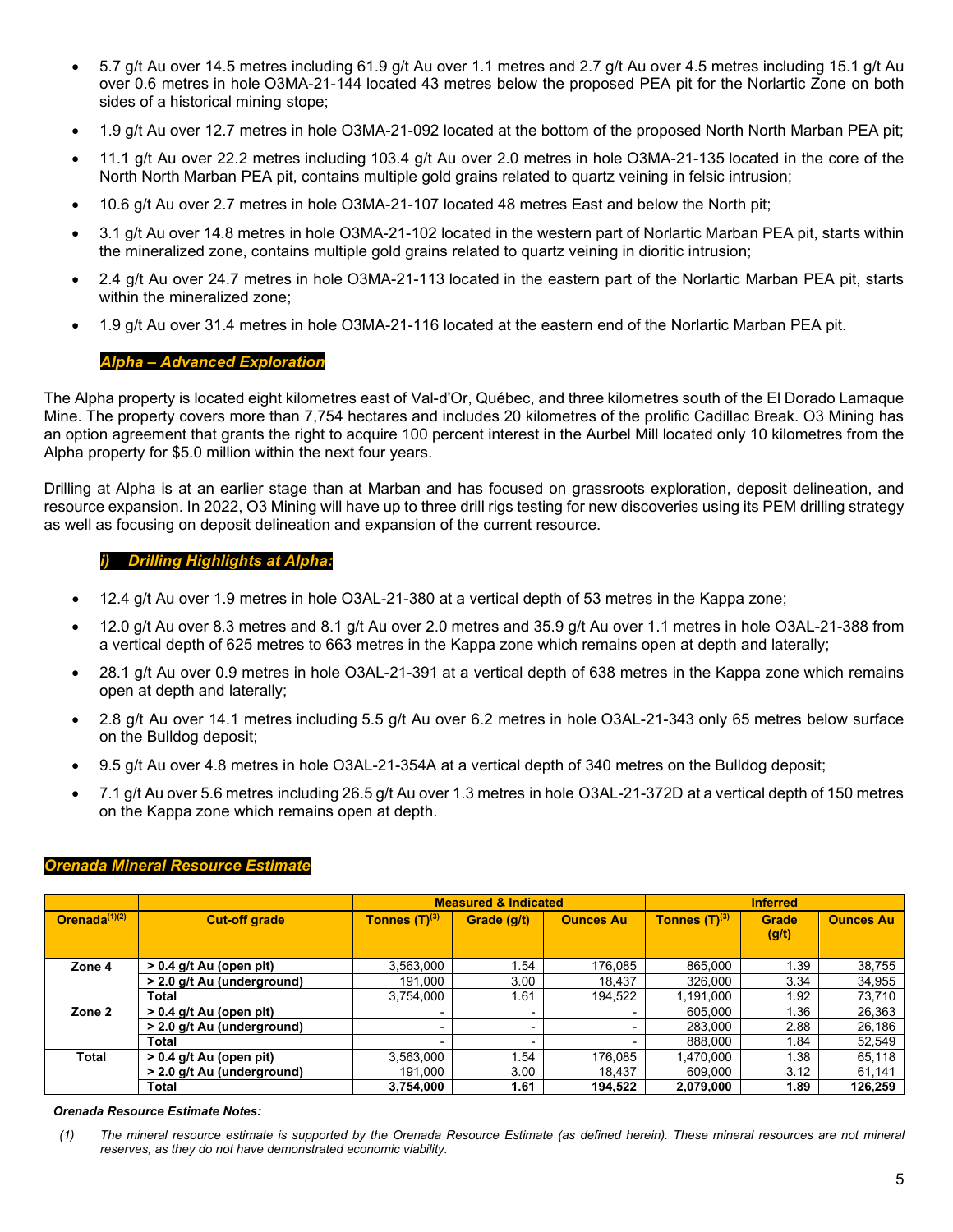- *(2) Resources are presented undiluted and in situ for both open pit and underground potential scenarios and are considered to have reasonable prospects for economic extraction.*
- *(3) The number of metric tonnes was rounded to the nearest thousand. Any discrepancies in the totals are due to rounding effects.*

# *SUMMARY OF MINERAL PROPERTIES*

The Corporation's various gold mineral properties in Canada are summarized below:

| <b>Continuing</b><br><b>Exploration Properties</b> | <b>Location</b> | <b>Corporate Ownership</b>                             | <b>Status</b>               |
|----------------------------------------------------|-----------------|--------------------------------------------------------|-----------------------------|
| Alpha (including<br>Orenada and Akasaba)           | Québec          | O3 Mining (formerly Alexandria) <sup>(1)</sup>         | Owned 100%                  |
| Alpha - Epsilon -<br>Golden Valley option          | Québec          | O3 Mining (formerly Alexandria) <sup>(1)</sup>         | Owned $80\%$ <sup>(2)</sup> |
| Sleepy                                             | Québec          | O3 Mining (formerly Alexandria) <sup>(1)</sup>         | Owned $40\%$ <sup>(3)</sup> |
| Gwillim                                            | Québec          | O3 Mining (formerly Alexandria) <sup>(1)</sup>         | <b>Owned 100%</b>           |
| Matachewan-Wydee                                   | Ontario         | O3 Mining (formerly Alexandria) <sup>(1)</sup>         | <b>Owned 100%</b>           |
| Harricana                                          | Québec          | O3 Mining (formerly 9401-3513<br>Québec Inc. $)^{(1)}$ | Owned 100%                  |
| Simkar                                             | Québec          | O3 Mining (formerly Alexandria) <sup>(1)</sup>         | <b>Owned 100%</b>           |
| Marban                                             | Québec          | O3 Mining (formerly NioGold) <sup>(1)</sup>            | <b>Owned 100%</b>           |
| Regcourt                                           | Québec          | O <sub>3</sub> Mining                                  | Owned 100%                  |
| Louvem                                             | Québec          | O3 Mining (formerly Alexandria) <sup>(1)</sup>         | <b>Owned 100%</b>           |
| Kan-James Bay                                      | Québec          | O <sub>3</sub> Mining                                  | <b>Owned 100%</b>           |
| Éléonore-Opinaca                                   | Québec          | O3 Mining                                              | <b>Owned 100%</b>           |
| Launay                                             | Québec          | O <sub>3</sub> Mining                                  | Owned 100%                  |
| Schefferville                                      | Québec          | O3 Mining                                              | Owned 100%                  |

*Notes:*

*(1) Effective January 1, 2022, these properties are directly owned by O3 Mining following the completion of the Reorganization.*

*(2) O3 Mining has earned in 80% of the Centremaque Property from Golden Valley as a result of completing the Centremaque Interest Acquisition. (3) Probe Metals Inc. ("Probe Metals") has earned in 60% of the property. Probe Metals can earn an additional 10% interest on the Sleepy Property for a total of 70%.*

*(4) On April 7, 2022, O3 Mining announced that it has entered into a Definitive Agreement with Cartier pursuant to which O3 Mining has agreed to sell a 100% interest in its East Cadillac Project located in Val-d'Or, Québec, Canada.* 

On January 13, 2022, Patriot earned a 50% interest upon completion of \$2.3 million in work expenditures in the FCI Property. On February 22, 2022, the Corporation announced that it had entered into an asset purchase and sale agreement with Patriot to sell its remaining 50% interest in certain mining claims comprising the FCI Property.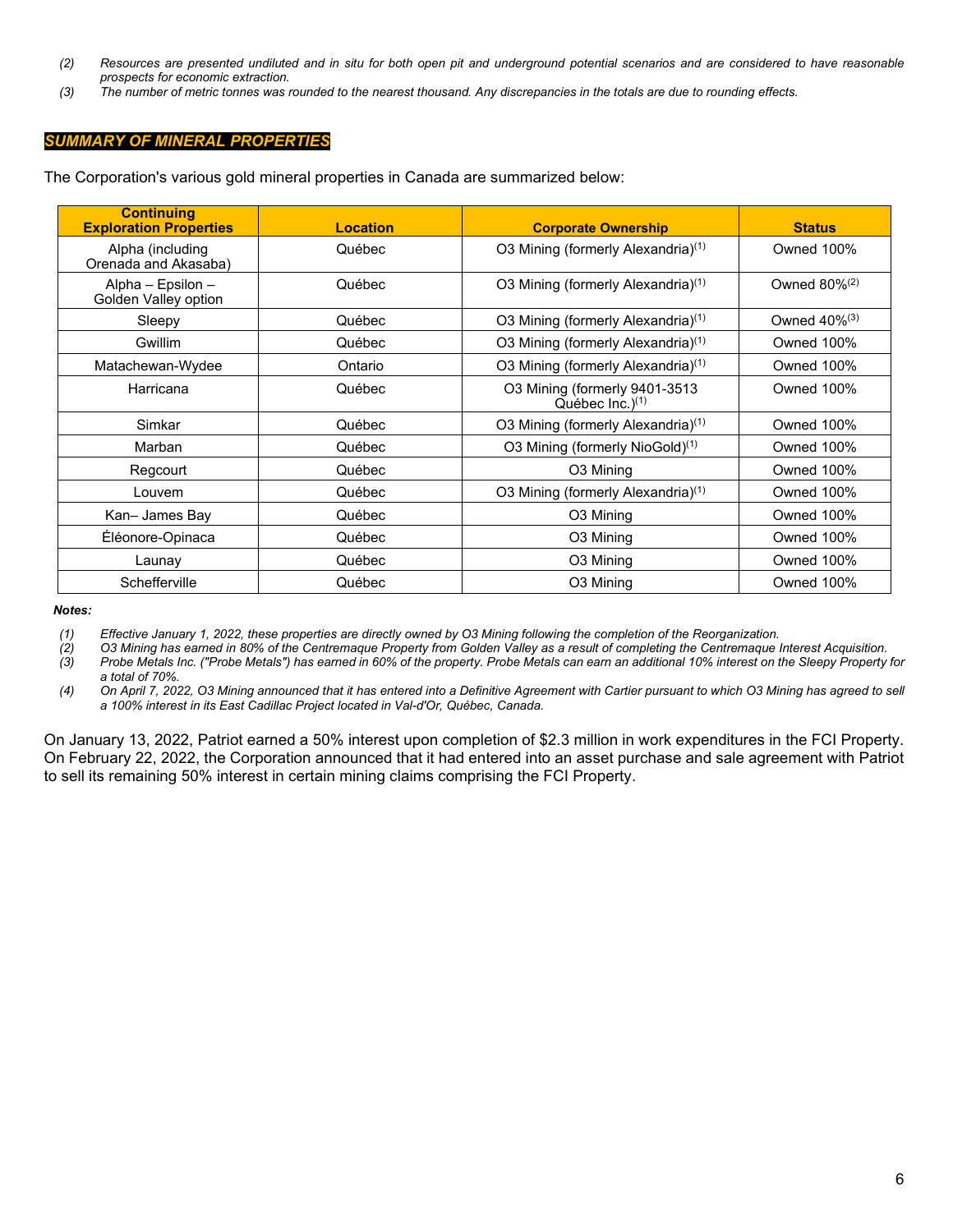# *MINERAL RESOURCES*

The Corporation's mineral resources are summarized below:

| <b>PROJECT</b>         | <b>TONNES (MT)</b> | <b>AU GRADE (G/T)</b> | AU (MOZ) |
|------------------------|--------------------|-----------------------|----------|
|                        |                    |                       |          |
| <b>MEASURED</b>        |                    |                       |          |
| SIMKAR <sup>(6)</sup>  | 0.03               | 4.71                  | 0.01     |
|                        | 0.03               | 4.71                  | 0.01     |
| <b>INDICATED</b>       |                    |                       |          |
| MARBAN <sup>(3)</sup>  | 67.69              | 1.09                  | 2.37     |
| ORENADA <sup>(4)</sup> | 3.75               | 1.61                  | 0.19     |
| AKASABA <sup>(5)</sup> | 3.66               | 2.16                  | 0.25     |
| SIMKAR <sup>(6)</sup>  | 0.21               | 5.66                  | 0.04     |
|                        | 75.32              | 1.18                  | 2.86     |
| <b>TOTAL M&amp;I</b>   |                    |                       |          |
| MARBAN <sup>(3)</sup>  | 67.69              | 1.09                  | 2.37     |
| ORENADA <sup>(4)</sup> | 3.75               | 1.61                  | 0.19     |
| AKASABA <sup>(5)</sup> | 3.66               | 2.16                  | 0.25     |
| SIMKAR <sup>(6)</sup>  | 0.24               | 5.53                  | 0.04     |
|                        | 75.35              | 1.18                  | 2.86     |
| <b>TOTAL INFERRED</b>  |                    |                       |          |
| MARBAN <sup>(3)</sup>  | 3.15               | 2.21                  | 0.22     |
| ORENADA <sup>(4)</sup> | 2.08               | 1.89                  | 0.13     |
| AKASABA <sup>(5)</sup> | 1.82               | 4.92                  | 0.29     |
| SIMKAR <sup>(6)</sup>  | 0.10               | 6.36                  | 0.02     |
| SLEEPY <sup>(7)</sup>  | 0.74               | 4.70                  | 0.11     |
|                        | 7.89               | 3.04                  | 0.77     |

#### *Mineral Resource Notes:*

- 
- *(1) Mineral inventories are not pit-constrained. (2) Inferred mineral resources have a great amount of uncertainty as to their existence and as to whether they can be mined legally or economically. It*  cannot be assumed that all or any part of the inferred mineral resources will ever be upgraded to a higher category. Mineral resources are not *mineral reserves and do not have demonstrated economic viability.*
- *(3) Information relating to the Marban Property is supported by the Marban 2022 MRE.*
- *(4) Information relating to the Orenada Property is supported by the Orenada Resource Estimate.*
- *(5) Information relating to the Akasaba Property is supported by the Akasaba Resource Estimate.*
- *(6) Information relating to the Simkar Property is supported by the Simkar Resource Estimate.*
- *(7) Information relating to the Sleepy Property is supported by the Sleepy Resource Estimate.*

As of the date of this MD&A, the Marban Property and the Orenada Property are the material properties of the Corporation within the meaning of NI 43-101. The Akabasa Property, Simkar Property and Sleepy Property are not material properties of the Corporation as of the date hereof.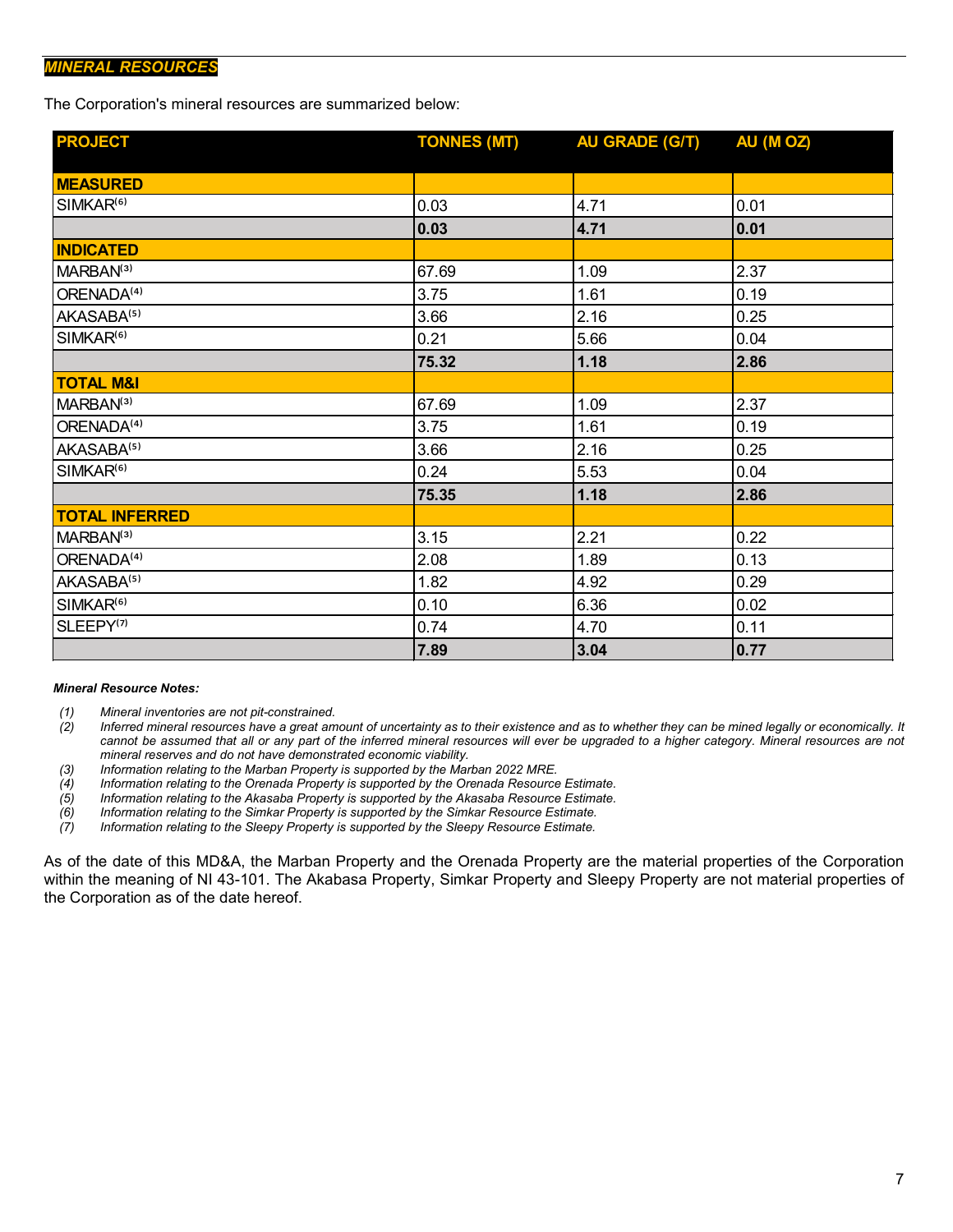# *MINERAL PROPERTY ACTIVITIES*

### *Cadillac Break Group – Alpha and Marban Properties*

The Cadillac Break Group is located in the southeastern Abitibi Greenstone Belt of the Archean Superior Province in the Canadian Shield. The properties are located in the Val-d'Or and Malartic municipalities of the Abitibi-Témiscamingue administrative region in the Province of Québec. The properties are easily accessed via all-season public paved roads, public gravel roads, all-terrain vehicle trails, and bush roads. The Cadillac Break Group is located at the boundary between the Abitibi sub province and the Pontiac sub province, which is marked by the Cadillac-Larder Lake Fault zone and stretches for over 35 kilometres along the break. The Cadillac-Larder Lake Fault zone is a regional-scale strike fault and/or shear zone and is one of the most important structural controls on the gold mineralization in the Abitibi Greenstone Belt, which has produced 100 million ounces of gold since the early 1900s. Discoveries in the region, at depths between 500 and 1,500 metres, show that the Cadillac Break Group is highly under-explored, as most recent drilling has been in the upper 150 metres over the whole package, and only locally testing down to 300 metres in depth.

The Corporation holds a 100% interest in all these properties, subject to NSR royalties ranging between 1% to 2.5%, depending on the claim. A portion of these NSR royalties can be purchased for between \$200,000 and \$1.0 million.



# *Marban Property – Cadillac Break Group*

#### *Marban Project*

The Marban Project is 100% owned by O3 Mining and is the result of an amalgamation of the former Marban, First Canadian, Norlartic and Gold Hawk claims. The Marban Project is located about 15 kilometres west of the town of Val-d'Or in the Abitibi-Témiscamingue region of Québec, Canada and consists of 31 mining claims and three mining concessions (1,022 hectares).

The Marban Project is located in the Malartic mining camp in the Abitibi gold district of Québec. The Marban Project contains three past-producing mines (Marban, Norlartic and Kierens), which collectively produced 585,000 ounces of gold between 1959 and 1992. The land package owned by O3 Mining in the heart of the Cadillac, Malartic, and Val-d'Or gold mining camps covers 125 square kilometres and is located 15 kilometres from the Canadian Malartic Mine and lies along the same shear structure as Wesdome Gold Mines Ltd.'s Kiena Deposit.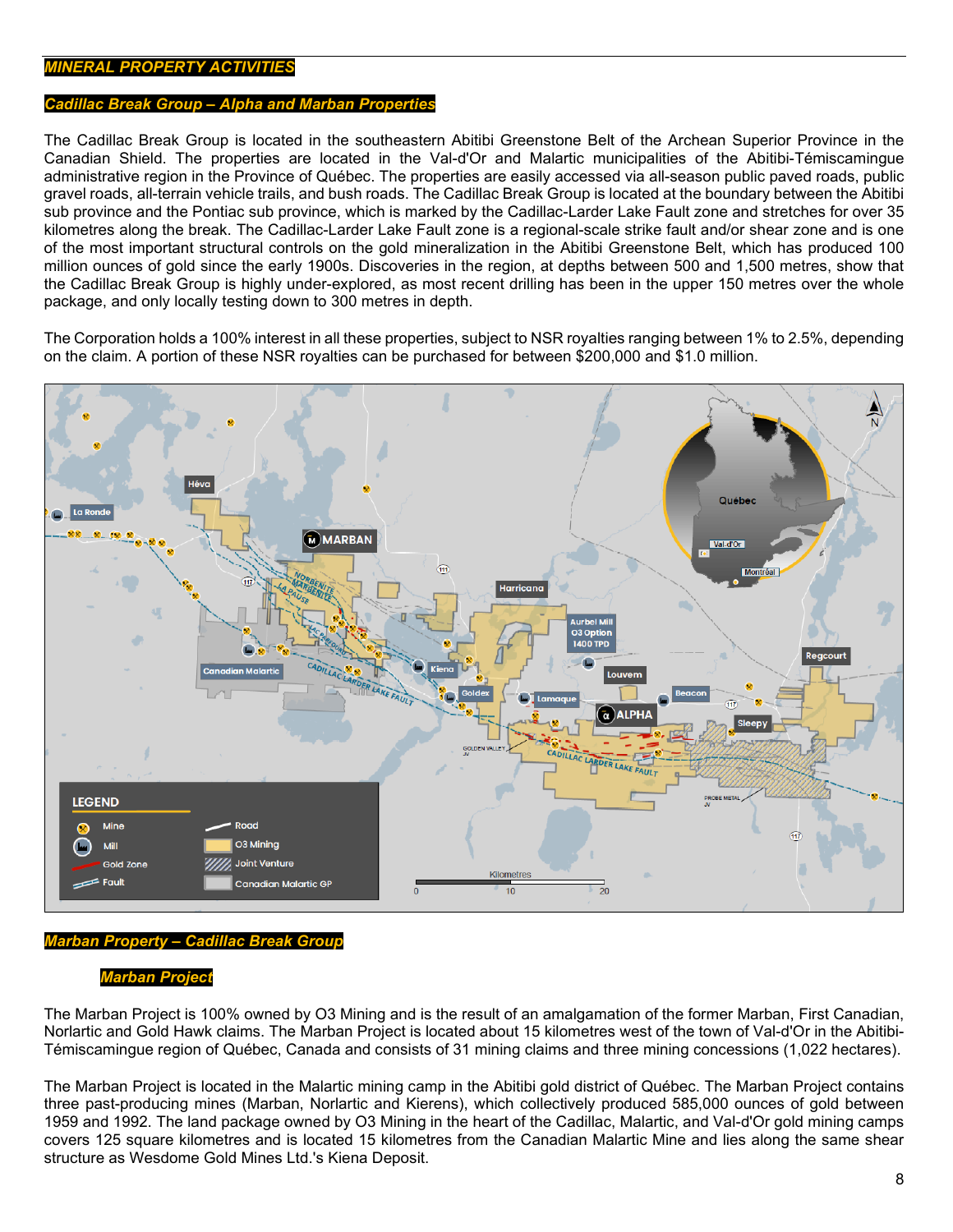During the three-month period ended March 31, 2022, the Corporation completed 57 drill holes totaling 15,403 metres of drilling on the Marban Project. The drilling was completed to test extensions of the PEA open pits near surface between Kierens and Norlartic deposits, at the adjacent North Shear, North North and Triple North zones and at the recently discovered Marban Dykes and Golden Bridge zones. Extensions at depth were also explored at the North North, North Shear, Marbenite and Marban East zones.

The Marban zone drilling highlights consist of an array of veins and veinlets composed of quartz, calcite, and chlorite within a folded basaltic unit. The Norlartic zone drilling highlights consist of a stockwork of quartz veinlets with disseminated pyrite within intermediate and mafic dykes as well as a basaltic unit within the hanging wall of the Norbenite Shear. This geology is consistent with the description of the mineralized zones of the historical mines in and around the Marban project. Many drill holes published today have crossed historical mining stopes and confirmed the presence of high-grade material within the mining walls and wide envelopes on both sides of those mining openings.

The updated mineral resource announced in the 2022 MRE is estimated from 507,238 metres of drilling in 2,205 holes including 39,208 metres in 209 holes drilled by O3 Mining from March to December 2021. Most of the drilling was dedicated to infill drilling to convert inferred resources from the PEA to indicated resources, which will be used as a resource base for the upcoming PFS together with recently completed and reported metallurgical testwork results. The completed drilling succeeded to convert Inferred resources from the PEA to Indicated resources.

# *Drilling Highlights:*

# *Marban*

- 35.8 g/t Au over 8.9 metres, including 440.0 g/t Au over 0.7 metres in hole O3MA-21-187 located in the proposed PEA pit. Subsidiary zones were also intersected along the same drill hole yielding 1.0 g/t Au over 37.0 metres, 3.3 g/t Au over 3.2 metres, and 1.3 g/t Au over 31.4 metres;
- 11.1 g/t Au over 5.0 metres and 5.3 g/t Au over 7.2 metres in hole O3MA-21-232 located in the proposed PEA pit; *Norlartic*
- 44.1 g/t Au over 2.3 metres including 192.0 g/t Au over 0.5 metre in hole O3MA-21-203 located in the proposed PEA pit. This intercept is bordered by two historical openings and the gold endowment goes beyond those openings, 1.1 g/t Au over 6.4 metres and 2.1 g/t Au over 1.6 metres were also intercepted immediately before and after;
- 2.1 g/t Au over 17.4 metres and 3.0 g/t Au over 9.8 metres in hole O3MA-21-211 located in the proposed PEA pit. The hole also intercepted 1.5 g/t Au over 7.9 metres and 3.2 g/t Au over 2.3 metres surrounding a historical opening;
- 2.1 g/t Au over 13.7 metres and 1.8 g/t Au over 25.2 metres on each side of a historical opening in hole O3MA-21- 143 located in the proposed PEA pit.

The full set of drill results are available electronically on SEDAR [\(www.sedar.com\)](http://www.sedar.com/) under O3 Mining's issuer profile and O3 Mining's website [\(www.o3mining.com\)](http://www.o3mining.com/).

# *i) Siscoe East Project*

The Siscoe East Property is located in the Vassan Township in the Abitibi-Témiscamingue region of Québec. The Corporation owns a 100% interest in the claims covering the Siscoe East Property. Some claims are subject to a 2% NSR royalty, 50% of which may be repurchased by the Corporation for a total of \$2.8 million.

# *ii) Héva Project*

The Héva Property is located 42 kilometres northwest of the town of Val-d'Or, in the Abitibi-Témiscamingue region of Québec. Some of the claims of the Héva Property are subject to a 1.5% NSR royalty, 50% of which may be repurchased by the Corporation for \$200,000.

# *iii) Other projects*

Other projects in the Marban Property include the Camflo West, Malartic Hygrade, Malartic Hygrade-NSM and Malartic H projects. The projects are located to the northeast of the town of Malartic, in the Abitibi-Témiscamingue region of Québec. The projects consist of 139 mining claims and one mining concession (6,263 hectares). The claims under the Camflo West Project are subject to various NSR royalties ranging from 1.5% to 3.0%, certain of which, or portions thereof, can be repurchased by the Corporation for payments ranging from \$200,000 to \$1.5 million. The claims under the Malartic H Project are 85% owned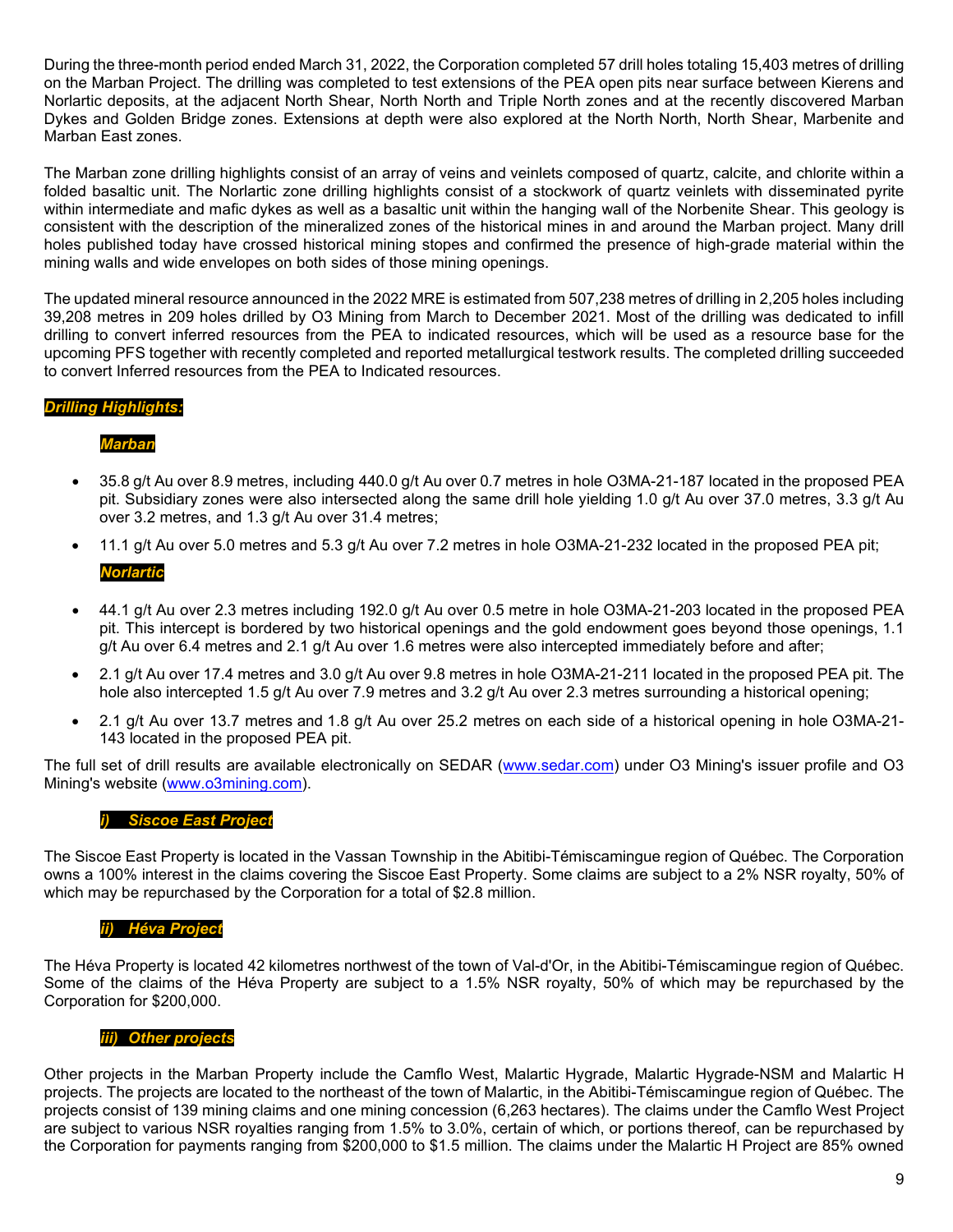by the Corporation and the remaining 15% can be purchased by the Corporation for \$25,000. On November 9, 2020, O3 Mining completed the acquisition of the remaining 50% interest in the Northern Star claims (also known as the Virginia claims) from 9265-991 Québec Inc. for \$200,000.

# *Alpha Property – Cadillac Break Group*

The Alpha Property includes several significant gold showings (Bulldog, Epsilon, Pontiac East and West, Mid Canada, Ducros, Hogg, Oramaque, Jolin, Sabourin, Goldora and Valdora) as well as the Orenada Zone 2 and Zone 4 gold deposits. The Alpha Property is located 8 kilometres east of Val-d'Or and 3 kilometres south of the Eldorado South Lamaque Mine. It is also the host of the Akasaba Deposit and Simkar Gold Deposit. The Alpha Property covers more than 7,754 hectares and strides 20 kilometres of the prolific Cadillac Break. The Bulldog showing discovered in late 2018 will be the focus of the upcoming drilling program. The property is subject to a 1% NSR royalty on select claims, and assigned existing royalty buy-back rights on NSR royalties between 1% to 2% on certain other claims in the Val-d'Or area for proceeds of \$300,000.

On March 16, 2020, the Corporation purchased the Louvem Property from Monarch Gold Corporation ("Monarch"). The Louvem Property consists of 12 mining claims and is located 5 kilometres east of the town of Malartic, in the Abitibi-Témiscamingue region of Québec. In accordance with the terms of the asset purchase agreement, the Corporation: (i) acquired a 50% interest in the Louvem Property in exchange for the issuance of 4,546 Common Shares, subject to a 1% NSR royalty granted to Monarch on the Louvem Property with a 0.5% NSR royalty buy-back for \$300,000; and (iii) will acquire the remaining 50% interest in the Louvem Property for cash consideration of \$10,000. In July 2021, the Corporation completed the \$10,000 payment to earn the additional 50% of the property.

# *i) Epsilon – Golden Valley option*

On October 1, 2021, the Corporation announced that it has, through its wholly owned subsidiary, Alexandria, acquired an 80% undivided interest in the Centremaque Property, located on O3 Mining's Alpha Property in Val-d'Or, Québec, Canada, from Golden Valley.

The acquisition was completed pursuant to the terms of an option agreement dated April 20, 2017, between Golden Valley and Alexandria (as amended, the "Option Agreement"), pursuant to which Golden Valley granted Alexandria an option to complete the Centremaque Interest Acquisition by, among other things, incurring \$4.0 million in eligible expenditures (the "Required Expenditures") over a four-year period following the date of the Option Agreement.

On September 9, 2021, Golden Valley and Alexandria amended the terms of the Option Agreement to allow Alexandria to satisfy a shortfall of \$209,000 in Required Expenditures by delivering to Golden Valley Common Shares in the capital of the Corporation in lieu thereof. In accordance with the terms of the amended Option Agreement, the Corporation has issued to Golden Valley an aggregate of 98,570 Common Shares in full satisfaction of Alexandria's obligations to incur the Required Expenditures under the Option Agreement. The Common Shares issued in connection with the transaction are subject to a hold period expiring four months and one day after date of issuance.

In accordance with the terms of the Option Agreement, upon the closing of the Centremaque Interest Acquisition, Golden Valley and Alexandria are deemed to have formed a joint venture for the purposes of, among other things, further exploring the Centremaque Property and, if deemed warranted, developing, constructing, and operating a mine on the Centremaque Property (or a part of thereof). Golden Valley will retain a 20% free carried interest, and retain a 1.5% NSR royalty, of which 0.5% may be purchased by the Corporation for \$1.0 million.

# *ii) Integra option*

In 2012, Alexandria has optioned one claim from the airport area located at the western edge of the Alpha Property to Integra Gold Corp. Alexandria retains a 2% NSR royalty, of which 1% may be re-purchased for \$1.0 million.

# *iii) Exploration Activity*

During the three-month period ended March 31, 2022, O3 Mining completed 31 drill holes totaling 15,911 metres of drilling on the Alpha Property, focusing on the Cadillac Fault Corridor and specifically on Simkar, Centremaque option, Bulldog, Omega sector south of Eldorado's Lamaque mine and Orenada 4 extension at depth zones. Mineralization at the Bulldog zone is composed of three individual zones associated with sheared, carbonatized, and sericitized wackes of the Cadillac formation and porphyric dykes containing 1-3% fine disseminated pyrite. Drilling on 100 metres spacing defined mineralization over 500 metres laterally and 700 metres vertically remaining open at depth. Infill drilling was completed in the first 450 vertical meters in preparation for a first resource estimate planned for mid-2022.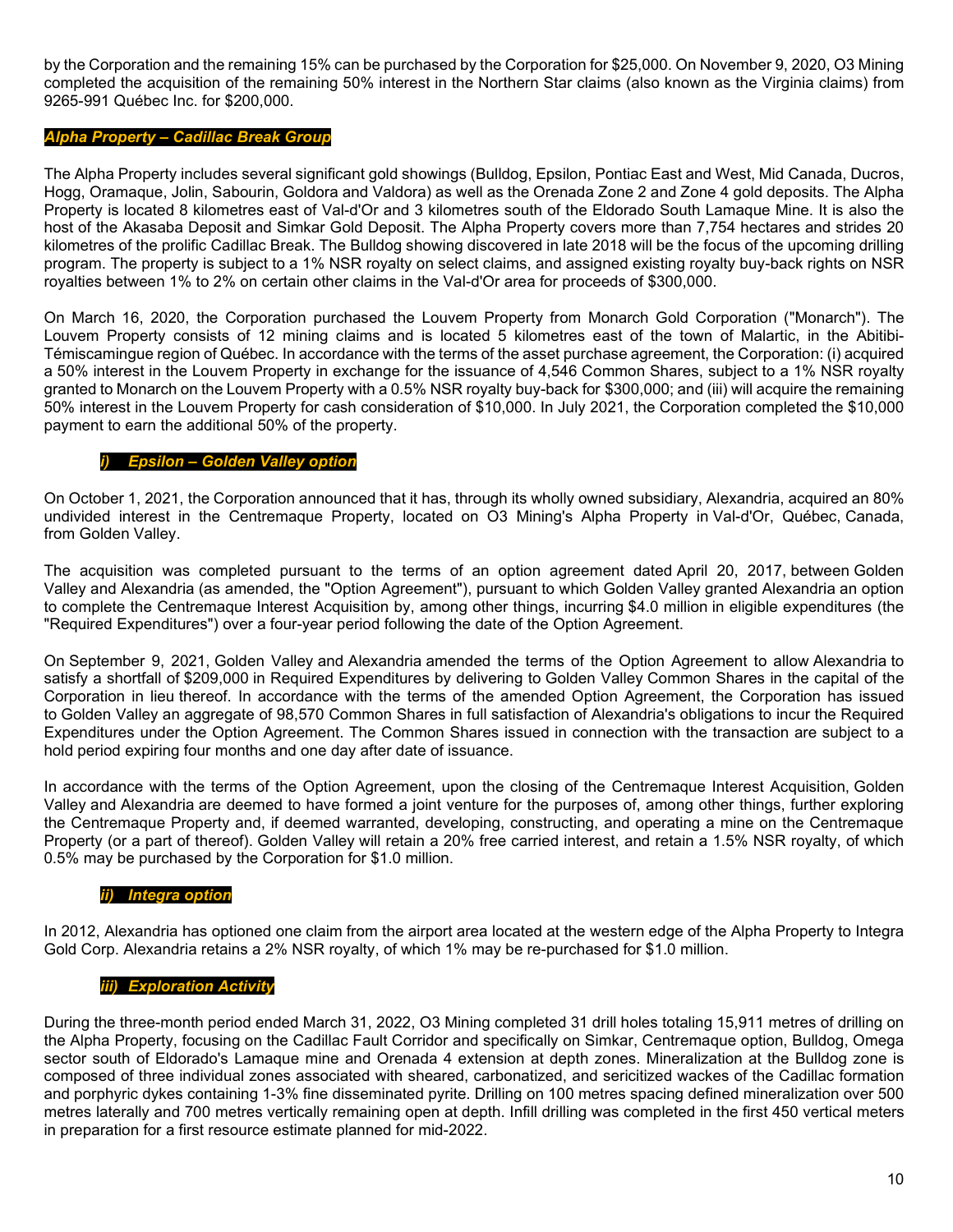#### *Sleepy Property – Cadillac Break Group*

The property comprises 232 individual claims (7,408 hectares). On November 28, 2016, Alexandria entered into a binding agreement with Probe Metals, which sets forth the terms of an exploration earn-in on the property. In order to earn a 60% interest on the Sleepy Property, Probe Metals must: (i) commit \$5.0 million in work expenditures over a period of four years; and (ii) issue \$300,000 of its common shares upon signing. Following the completion of the committed \$5.0 million in work expenditures, Probe Metals exercised its option in April 2021. The Sleepy Property is now held in a joint venture with 60% of the interest owned by Probe Metals and 40% of the interest maintained by O3 Mining.

Probe Metals can earn an additional 10% interest on the Sleepy Property by: (i) completing a PFS (1 million ounces); (ii) incurring an additional \$2.0 million in exploration expenditures; and (iii) issuing to O3 Mining an additional 200,000 of its common shares.

#### *Exploration Activity*

During the three-month period ended March 31, 2022, Probe Metals continued its work program on the Sleepy Property, which included drilling and geophysics to enhance known mineralization trends and to identify new areas of interest.

#### *Harricana Property*

The Harricana Property is located 9 kilometres northeast of the town of Val-d'Or, on the eastern shore of the Blouin Lake, and hosts the Aurbel Deposit. The Harricana Property is 100%-owned by the Corporation and is comprised of 117 individual claims (3,878 hectares). The property was acquired by O3 Mining on August 23, 2019, as a result of its acquisition of Harricana River Mining Corporation Inc.

#### *Kinebik Property*

The Kinebik Project is located in northern Québec, approximately halfway between the towns of Lebel-sur-Quévillon and Matagami. The property covers greater than 30 kilometres of strike along the Casa Berardi Fault, which hosts the Casa Berardi Gold Deposit. The project consists of 348 single cells and is 100% owned by the Corporation. On April 14, 2021, the Corporation completed a transaction with NewOrigin, under which the Corporation disposed of the Kinebik Gold Project in exchange for 2,700,000 common shares of NewOrigin.

#### *James Bay Properties*

#### *i) Kan Project*

The Kan Project is located within the Labrador Trough, approximately 80 kilometres southwest of Kuujuuaq, Québec. It covers approximately 40 kilometres of favorable stratigraphy that includes silicate-carbonate iron formations, thick metal-rich black shales units, gabbros and turbidites. The Kan Project surface was reduced to 300 claims (3,980 hectares). 125 claims are subject to a 2% NSR royalty in favour of Les Ressources Tectonic Inc., 0.5% of which may be purchased for \$750,000 at any time by Osisko Gold Royalties Ltd. ("Osisko GR") and an additional, 0.5% of which may be purchased for \$750,000 by Altius Resources Inc. In addition, Osisko GR holds an NSR royalty over the total number of claims on the production of precious metals for a minimum of a 1.5% NSR royalty and a maximum of a 3.5% NSR royalty and a 2.0% NSR royalty on all other metals provided. However, if there is an existing royalty applicable on any portion of the claims, the royalty percentages shall, as applicable, be adjusted so that the aggregate maximum rovalty percentage on such portion shall not exceed a 3.5% NSR royalty at any time.

#### *Élénore Opinaca Property*

The Élénore Opinaca Property was transferred to O3 Mining on July 5, 2019, in conjunction with the completion of the RTO. The Élénore Opinaca Property is 100% owned by the Corporation and is located approximately 320 kilometres north of the town of Matagami in the James Bay area, Northern Québec and is subject to an NSR of 0.5%.

#### *Launay Property*

The Launay Property was transferred to O3 Mining on July 5, 2019, in conjunction with the completion of the RTO. The Launay Property is located in the Abitibi Greenstone Belt, Québec, and it is subject to a 1.5% NSR royalty.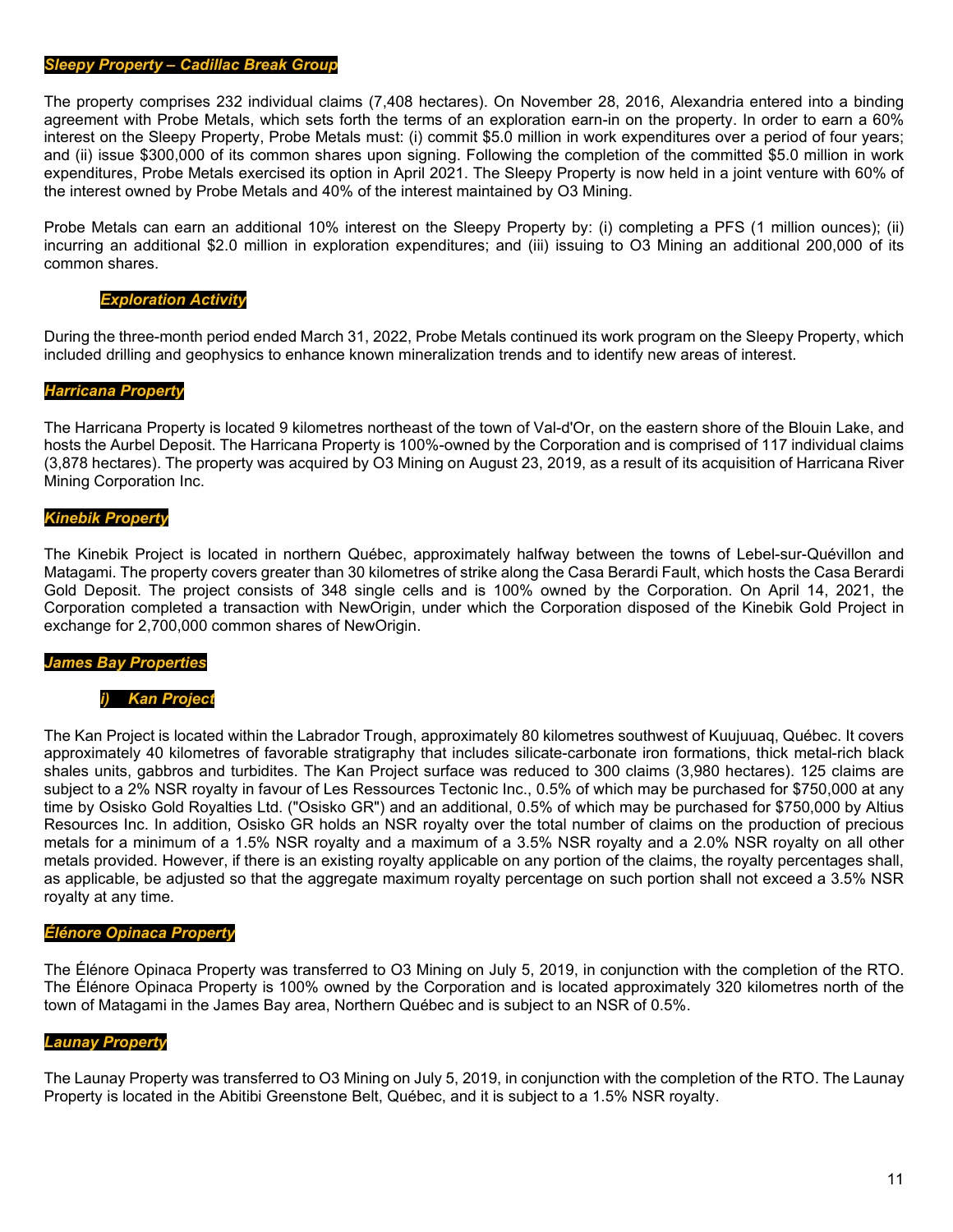# *Matachewan-Wydee Property*

The Matachewan-Wydee project is in the vicinity of the Young Davidson Mine complex approximately 6 kilometres westnorthwest of the town of Matachewan, Ontario, and covers a total of 86 claims. The project is 100% owned by O3 Mining and was previously subject to an earn-in in favour of Prosper Gold Corp., which was terminated in February 2021.

# *EXPLORATION AND EVALUATION ASSETS EXPENDITURES*

The Corporation's expenditures on exploration and evaluation assets for the three-month period ended March 31, 2022, were as follows (in thousands of Canadian dollars):

|                                         | December 31,   |                          |     |                          | <b>Transfer to assets</b><br>classified as held | Impairment               | March 31,      |
|-----------------------------------------|----------------|--------------------------|-----|--------------------------|-------------------------------------------------|--------------------------|----------------|
|                                         | 2021           | <b>Additions</b>         |     | <b>Disposals</b>         | for sale                                        | losses                   | 2022           |
| Kan - James Bay                         | \$<br>$249$ \$ | $\blacksquare$           | \$  | $\sim$                   | \$<br>\$<br>$\sim$                              | $\sim$                   | \$<br>249      |
| FCI-Corvette Lithium                    | (120)          | $\overline{\phantom{0}}$ |     | 120                      | $\sim$                                          | $\overline{\phantom{0}}$ |                |
| Éléonore Opinaca                        | 1,014          |                          |     | $\overline{\phantom{a}}$ | $\overline{\phantom{0}}$                        | $\overline{\phantom{0}}$ | 1,015          |
| Launay                                  | 1.011          |                          |     | $\overline{\phantom{a}}$ | $\sim$                                          | $\overline{\phantom{0}}$ | 1,012          |
| Marban                                  | 86.082         | 5,227                    |     | $\overline{\phantom{a}}$ | $\overline{\phantom{0}}$                        | $\overline{\phantom{a}}$ | 91,309         |
| Alpha                                   | 61,725         | 3,991                    |     | $\overline{\phantom{0}}$ | $\overline{\phantom{0}}$                        | $\overline{\phantom{0}}$ | 65,716         |
| Harricana                               | 1,649          | -                        |     | $\overline{\phantom{a}}$ | $\overline{\phantom{0}}$                        |                          | 1,649          |
| East Cadillac                           | 14.311         | 33                       |     | $\overline{\phantom{a}}$ | (6, 451)                                        | (7,893)                  | $\blacksquare$ |
| Total exploration and evaluation assets | \$<br>165,921  | 9,253                    | - S | 120                      | $(6,451)$ \$                                    | $(7,893)$ \$             | 160,950        |

Significant additions during the three-month period ended March 31, 2022, are described by category in the following table (in thousands of Canadian dollars):

|                                     | Éléonore      |                                |                          |                                   | East                              |             |
|-------------------------------------|---------------|--------------------------------|--------------------------|-----------------------------------|-----------------------------------|-------------|
| For the period ended March 31, 2022 | Opinaca       | Launay                         | Marban                   | Alpha                             | Cadillac                          | Total       |
| Property costs                      | $\frac{2}{3}$ | \$<br>$\overline{\phantom{a}}$ | 27<br>\$                 | $\mathfrak{S}$<br>10 <sup>1</sup> | $\mathfrak{S}$<br>10 <sup>1</sup> | \$<br>48    |
| Camp costs                          |               | -                              | 50                       | 66                                | 2                                 | 118         |
| Office costs                        |               | -                              | 3                        | 3                                 | ۰.                                | 6           |
| Project management                  |               | $\overline{\phantom{a}}$       | 45                       | 95                                | (8)                               | 132         |
| Drilling                            |               |                                | 3,893                    | 3,689                             | $\overline{7}$                    | 7,590       |
| Geochemical survey                  |               | $\overline{\phantom{a}}$       | 8                        | -                                 |                                   | 8           |
| Permitting                          |               | $\overline{\phantom{a}}$       | 17                       | 9                                 | 20                                | 46          |
| Geophysical survey                  |               | $\overline{\phantom{a}}$       | 197                      | 21                                | $\overline{\phantom{0}}$          | 218         |
| Geology                             |               | $\overline{\phantom{0}}$       | 77                       | 66                                |                                   | 143         |
| Pre-feasibility study               |               | $\overline{\phantom{a}}$       | 877                      | $\overline{\phantom{a}}$          | $\overline{2}$                    | 879         |
| Community relations                 |               | $\overline{\phantom{a}}$       | 13                       | 11                                |                                   | 24          |
| Environmental                       |               | $\overline{\phantom{a}}$       | 15                       | 20                                |                                   | 35          |
| Health and safety                   |               |                                | 5                        | 5                                 | $\overline{\phantom{0}}$          | 10          |
| Québec exploration mining duties    |               | $\overline{\phantom{a}}$       | $\overline{\phantom{a}}$ | (4)                               | $\overline{\phantom{a}}$          | (4)         |
| <b>Total additions</b>              | \$<br>1       | \$<br>1                        | 5,227<br>\$              | $3,991$ \$<br>$\sim$ \$           | 33                                | 9,253<br>\$ |

During the three-month period ended March 31, 2022, the majority of spending was on the Marban Property and Alpha Property. The Corporation completed 88 drill holes totaling 31,314 metres on these properties.

# *OUTLOOK*

The operational outlook below and described herein reflects the Corporation's current operations.

The Corporation continues to have a strong cash position of approximately \$19.7 million as at March 31, 2022. The Corporation is planning to spend approximately \$2.8 million per month on exploration activities on all its properties, and \$487,000 per month on general and administration expenses and salaries and benefits, excluding non-cash items, for the 2022 year.

O3 Mining will progress its large-scale drilling program with 73,000 metres planned on its Alpha and Marban projects. A total of 40,000 metres is planned on Marban and 33,000 metres is planned for Alpha. Activity at Marban will be focused on Marban Engineering, focusing on the completion of the Marban PFS and future economic studies, and Marban Regional, a greenfield exploration program over the entire Marban project.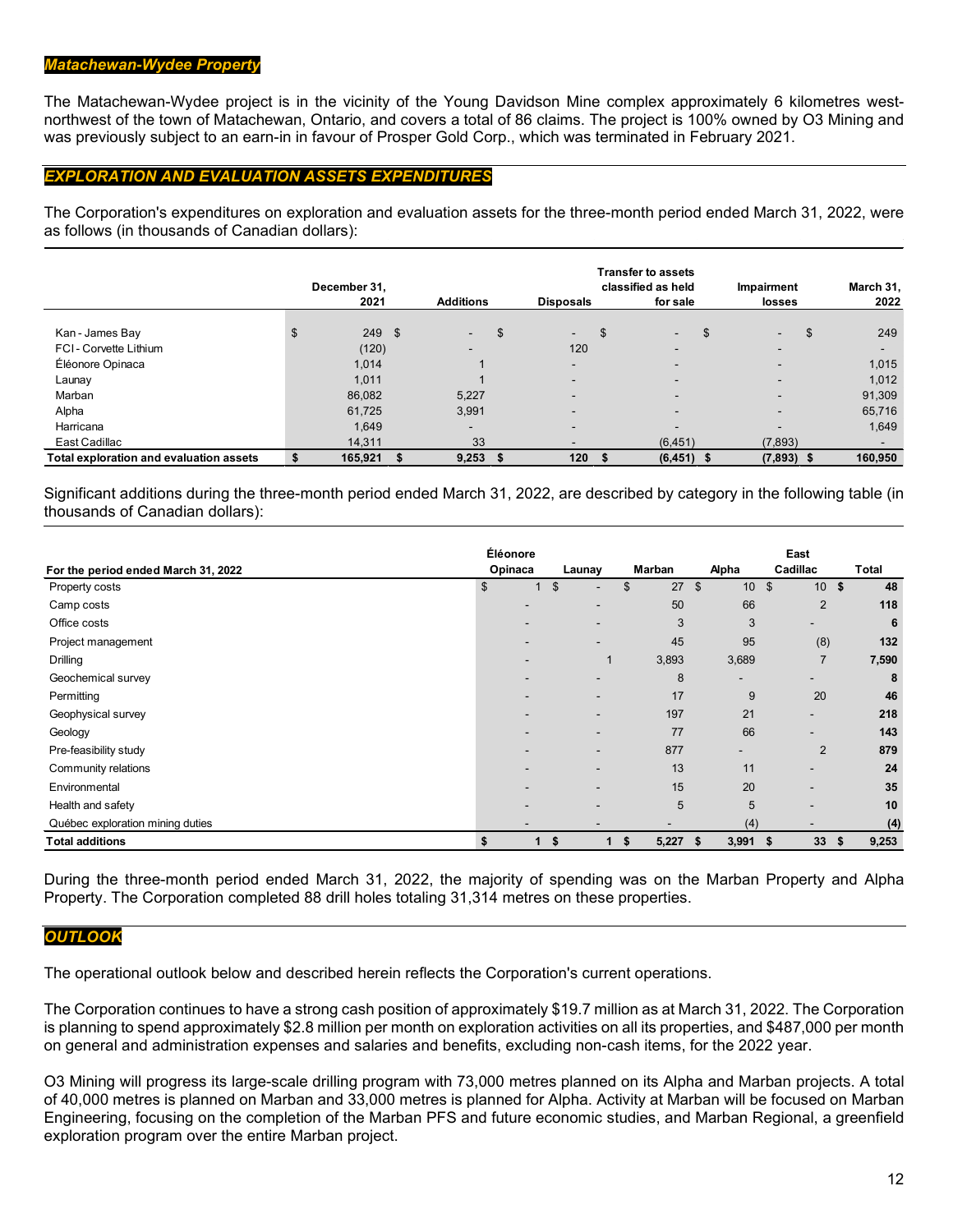- Marban Engineering:
	- Complete the PFS by Q3 2022 with a focus on conducting fieldwork, completing metallurgical, geotechnical and geomechanical test work, economic trade-off studies, in addition to completion of the environmental baselines studies.
- Marban Regional:
	- Initiate the greenfield exploration program over the entire project. The minimally drilled area is three times larger than the Marban Engineering area and hosts numerous historical gold showings.

#### *Marban Pre-feasibility Study Roadmap:*

| <b>Expected Work To Be Completed</b>                         |                                        |                                          |  |  |  |  |  |  |  |
|--------------------------------------------------------------|----------------------------------------|------------------------------------------|--|--|--|--|--|--|--|
| Q1 2022                                                      | Q <sub>2</sub> 2022                    | Q3 2022                                  |  |  |  |  |  |  |  |
| Metallurgical test work                                      | Hydrology and hydrogeology<br>analysis | Cost estimate and economic<br>evaluation |  |  |  |  |  |  |  |
| Geotechnical and geomechanical<br>fieldwork, and lab testing | Mine design                            | PFS - NI 43-101 Technical                |  |  |  |  |  |  |  |
|                                                              | Mill and tailings design               | report                                   |  |  |  |  |  |  |  |

# • Alpha Drilling:

- Expand known deposits at Kappa and Bulldog and proceed to a resource estimate when there is enough resource to generate an economic scenario.
- Follow-up on significant Sigma type veins intercepted in the Omega sector to prove the existence of an auriferous system proximal to Eldorado's Lamaque mine and hosted in a similar geological environment.
- Resource conversion and expansion at the Akasaba deposit, which offers the potential to become a gold producer in the short term as most of the deposit has already been tightly drilled in the first 300 metres from the surface.

Divestment is part of the Corporation's go-forward strategy of monetizing value from its non-core projects, either through sale or partnerships with strategic buyers, who have strong management teams and are well-capitalized, as well as technically and operationally strong. This strategy will allow O3 Mining to focus on its core projects in Val-d'Or, Québec. While the current market capitalization is less than the book value of the Corporation's assets, there are no indicators of impairment on any of our properties which we continue to actively explore and evaluate.

# *INVESTMENTS*

The Corporation's assets included a portfolio of investments in public and private companies as at March 31, 2022. Much of this portfolio of investments was transferred from Osisko Mining to O3 Mining on July 5, 2019 in conjunction with the RTO. The Corporation holds investments in various companies within the mining industry for investment and strategic purposes. In some cases, the Corporation may decide to take a more active role in the investee, including providing management personnel, and technical and administrative support, as well as nominating individuals to the investee's board of directors.

#### *Marketable Securities*

The following table summarizes information regarding the Corporation's marketable securities as at March 31, 2022 and December 31, 2021 (in thousands of Canadian dollars):

|                                                                           | March 31,                | December 31, |
|---------------------------------------------------------------------------|--------------------------|--------------|
| As at                                                                     | 2022                     | 2021         |
|                                                                           |                          |              |
| Balance, beginning of period                                              | \$<br>11,915             | \$<br>19,036 |
| Additions                                                                 | 162                      | 3,184        |
| <b>Disposals</b>                                                          | $\overline{\phantom{0}}$ | (6,995)      |
| Share consideration from disposition of exploration and evaluation assets | 1,134                    | 446          |
| Realized gain                                                             | -                        | 3,622        |
| Unrealized gain/(loss)                                                    | 1,628                    | (7, 378)     |
| Balance, end of period                                                    | 14,839                   | 11,915       |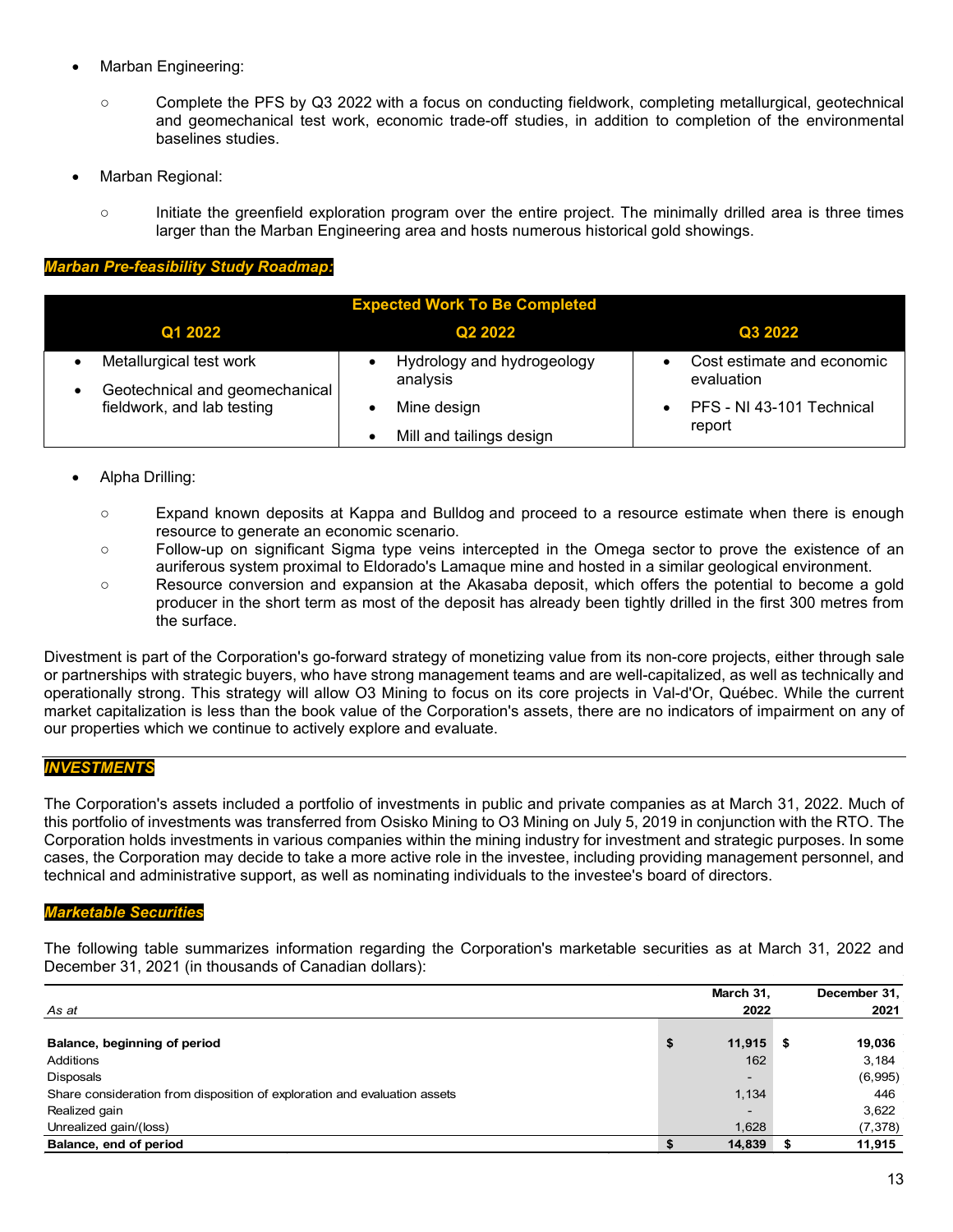During the three-month period ended March 31, 2022, the marketable securities were fair valued, and this resulted in an unrealized gain of \$1.6 million (2021 – loss of \$2.8 million).

# *RESULTS OF OPERATIONS*

The following table summarizes the Corporation's Statements of Loss/(Income) and Comprehensive Loss/(Income) for the three-month periods ended March 31, 2022 and 2021 (in thousands of Canadian dollars):

|                                                          | Three months ended |                   |
|----------------------------------------------------------|--------------------|-------------------|
|                                                          | March 31,          | March 31,         |
| For the period ended                                     | 2022               | 2021              |
|                                                          |                    |                   |
| Expenses/(income)                                        |                    |                   |
| Compensation expenses                                    | \$<br>1,822        | 1,081<br>-\$      |
| General and administration expenses                      | 917                | 595               |
| General exploration expenses                             |                    | 20                |
| Loss on impairment of exploration and evaluation assets  | 7,893              |                   |
| Flow-through premium income                              | (3, 478)           | (3,823)           |
| Gain on disposition of Northern Gold                     |                    | (25, 936)         |
| Gain from marketable securities                          | (1,628)            | (937)             |
| Gain on disposition of exploration and evaluation assets | (4,246)            | (97)              |
| Operating loss/(income)                                  | 1,285              | (29,097)          |
|                                                          |                    |                   |
| Finance income                                           | (51)               | (87)              |
| Finance costs                                            | 52                 | 33                |
| Net finance cost/(income)                                |                    | (54)              |
|                                                          |                    |                   |
| Share of loss of associate                               | (162)              |                   |
|                                                          |                    |                   |
| Loss/(income) before tax                                 | 1,124              | (29, 151)         |
|                                                          |                    |                   |
| Deferred income tax expense                              | 1,775              | 1,261             |
|                                                          |                    |                   |
| Loss/(income) and comprehensive loss/(income)            | \$<br>2,899        | (27, 890)<br>- \$ |

#### *Three-Month Period Ended March 31, 2022 as Compared to Three-Month Period Ended March 31, 2021*

Income and comprehensive income decreased by \$30.8 million from an income of \$27.9 million for the three-month period ended March 31, 2021 to a loss of \$2.9 million for the three-month period ended March 31, 2022. The majority of the decrease of income in the period relates to a decrease of the \$25.9 million gain (non-cash income) on sale of Northern Gold Mining Inc. during the three-months ended March 31, 2021. This was offset by an increase in the gain on disposition of exploration and evaluation assets of \$4.1 million, an increase in the gain from marketable securities of \$691,000 (non-cash income), a decrease in flow-through premium income of \$345,000 (non-cash income), an increase in the loss on impairment of exploration and evaluation assets of \$7.9 million (non-cash expense) and an increase in the deferred income tax expense of \$514,000 (noncash expense) for the three-month period ended March 31, 2022.

Compensation expenses increased by \$741,000 to \$1.8 million for the three-month period ended March 31, 2022, compared with \$1.1 million for the same period in 2021. The increase was mostly due to an increase in stock-based compensation of \$717,000 as a result of granting of share-based compensation instruments during the period.

General and administrative expenses increased by \$322,000 to \$917,000 for the three-month period ended March 31, 2022. The increase relates to an increase in shareholder and regulatory expense of \$203,000, an increase in travel expenses of \$76,000, an increase in office expense of \$32,000 and an increase in professional fees of \$11,000.

Flow-through premium income was \$3.5 million for the three-month period ended March 31, 2022, compared to \$3.8 million for the same period in 2021. This income was derived from the flow-through offerings, combined with the amount of "Canadian exploration expenditures" that were spent during the period. On the issuance of flow-through shares, a flow-through share premium liability is recognized. Upon the Corporation incurring flow-through eligible expenditures, the Corporation recognizes flow-through premium income and decreases the flow-through premium liability.

During the three-month period ended March 31, 2022, the Corporation maintained a portfolio of securities that were strategically invested in the marketable securities of exploration and development companies. As a result, the Corporation recognized an unrealized gain of \$1.6 million in the period. The unrealized gain was a result of the Corporation marking to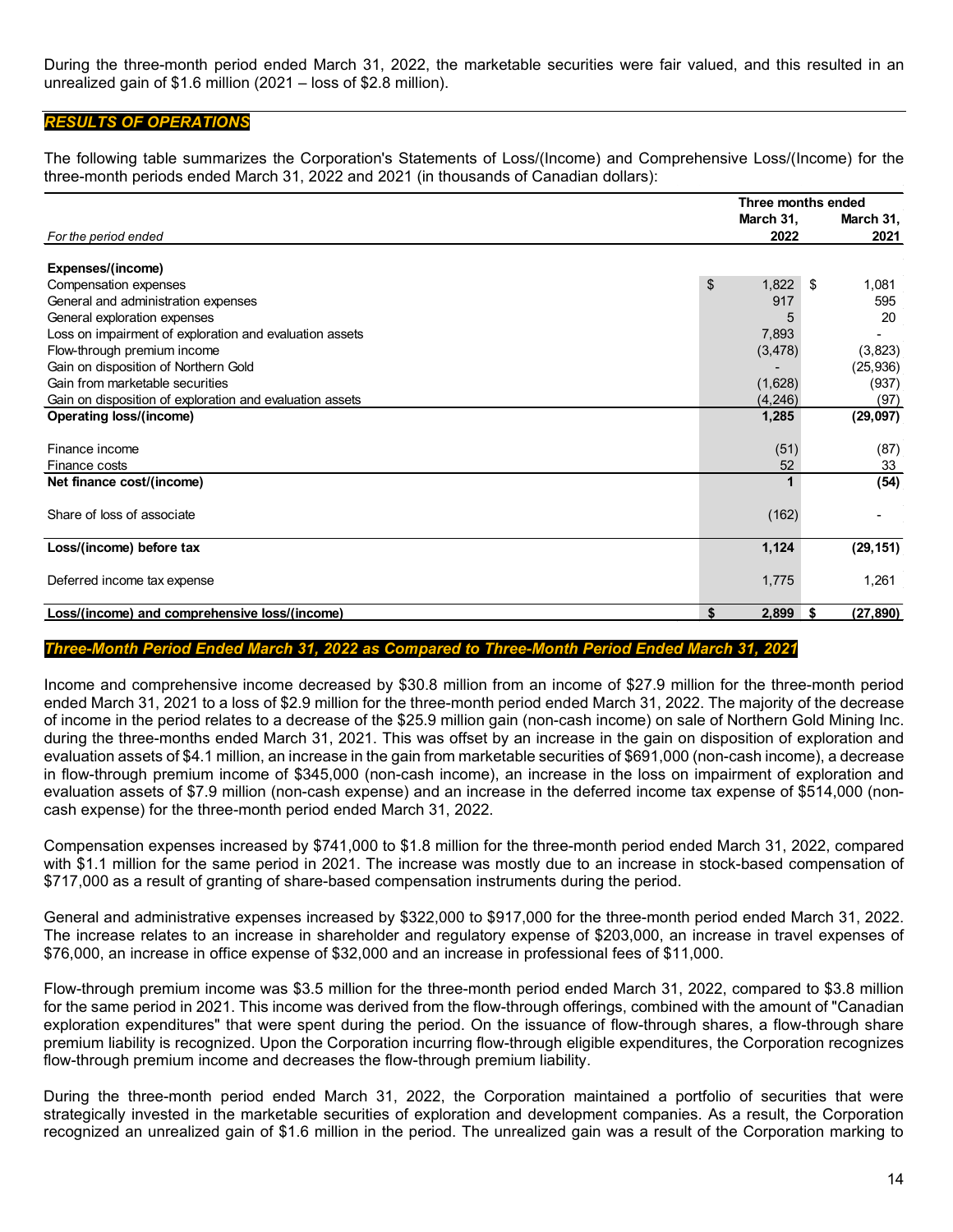market its investments at period end. The Corporation had a fair market value of \$14.8 million in marketable securities as at March 31, 2022, compared to \$11.9 million as at December 31, 2021.

### *Cash Flow*

The Corporation is dependent upon raising funds in order to fund future exploration programs. See *"Liquidity and Capital Resources"* and *"Risks and Uncertainties"*.

#### *Operating Activities*

Cash used in operating activities for the three-month period ended March 31, 2022 totaled \$1.8 million, compared to \$1.5 million for the same period in 2022. The increased outflows were primarily attributable to an increase in general and administrative expenses of \$322,000 during the three-month period ended March 31, 2022.

# *Financing Activities*

Cash used in financing activities was \$79,000 for the three-month period ended March 31, 2022, compared with \$32.9 million cash provided by financing activities for the same period in 2021. The outflow of cash is attributable to repayment of lease liabilities of \$79,000.

#### *Investing Activities*

Cash used in investing activities for the three-month period ended March 31, 2022 totaled \$5.6 million, compared with \$3.4 million for the same period in 2021. This outflow is primarily attributable to exploration and evaluation expenditures of \$8.0 million, and acquisition of property, plant and equipment of \$428,000 in the three-month period ended March 31, 2022. This was partially offset by proceeds of \$3.0 million from disposition of exploration and evaluation assets.

In management's view, the Corporation has sufficient financial resources to fund current planned exploration programs and ongoing operating expenses. As at March 31, 2022, the Corporation had a cash balance of \$19.7 million, compared to \$27.2 million as at December 31, 2021. The Corporation will continue to be dependent on raising equity or other capital as required unless and until it reaches the production stage and generates cash flow from operations. See *"Risks and Uncertainties" and "Cautionary Note Regarding Forward-Looking Information"*.

#### *SUMMARY OF QUARTERLY RESULTS*

#### (in thousands of Canadian dollars, except per share and share amounts)

| For the period ended                     | March 31,<br>2022 |      | December 31, September 30,<br>2021 | 2021            | <b>June 30,</b><br>2021 |
|------------------------------------------|-------------------|------|------------------------------------|-----------------|-------------------------|
|                                          |                   |      |                                    |                 |                         |
| <b>Financial results:</b>                |                   |      |                                    |                 |                         |
| Interest income                          | \$<br>51          | -\$  | 75 \$                              | 67 \$           | 107                     |
| Loss                                     | \$<br>2,899       | -\$  | $5,727$ \$                         | $1,591$ \$      | 163                     |
| Loss per share*:                         |                   |      |                                    |                 |                         |
| Basic                                    | \$<br>$0.04$ \$   |      | $0.08$ \$                          | $0.02 \quad $$  |                         |
| <b>Diluted</b>                           | \$<br>0.04        | -\$  | $0.08$ \$                          | $0.02 \quad$ \$ |                         |
| <b>Financial position:</b>               |                   |      |                                    |                 |                         |
| Working capital (non-IFRS measurement)** | \$<br>37,882      | - \$ | 36,752 \$                          | 46,928 \$       | 62,615                  |
| Exploration and evaluation assets        | \$<br>160,950     | - \$ | 165,921 \$                         | 158,396 \$      | 146,380                 |
| Total assets                             | \$<br>258,792     | - \$ | 261,989 \$                         | 267,764 \$      | 267,923                 |
| Share capital                            | \$<br>204,682     | -\$  | 204,682 \$                         | 202,256 \$      | 202,206                 |
| Retained earnings                        | \$<br>11,651      | -\$  | 14,550 \$                          | 20,278 \$       | 21,869                  |
| Number of shares issued and outstanding  | 68,160,439        |      | 68,160,439                         | 68,061,869      | 68,040,266              |

*\* Basic and diluted loss per share is calculated based on the weighted-average number of Common Shares outstanding.* 

*\*\* Working capital is a non-IFRS measurement with no standardized meaning under IFRS. For further information and a detailed reconciliation, please see section "Non-IFRS Measure".*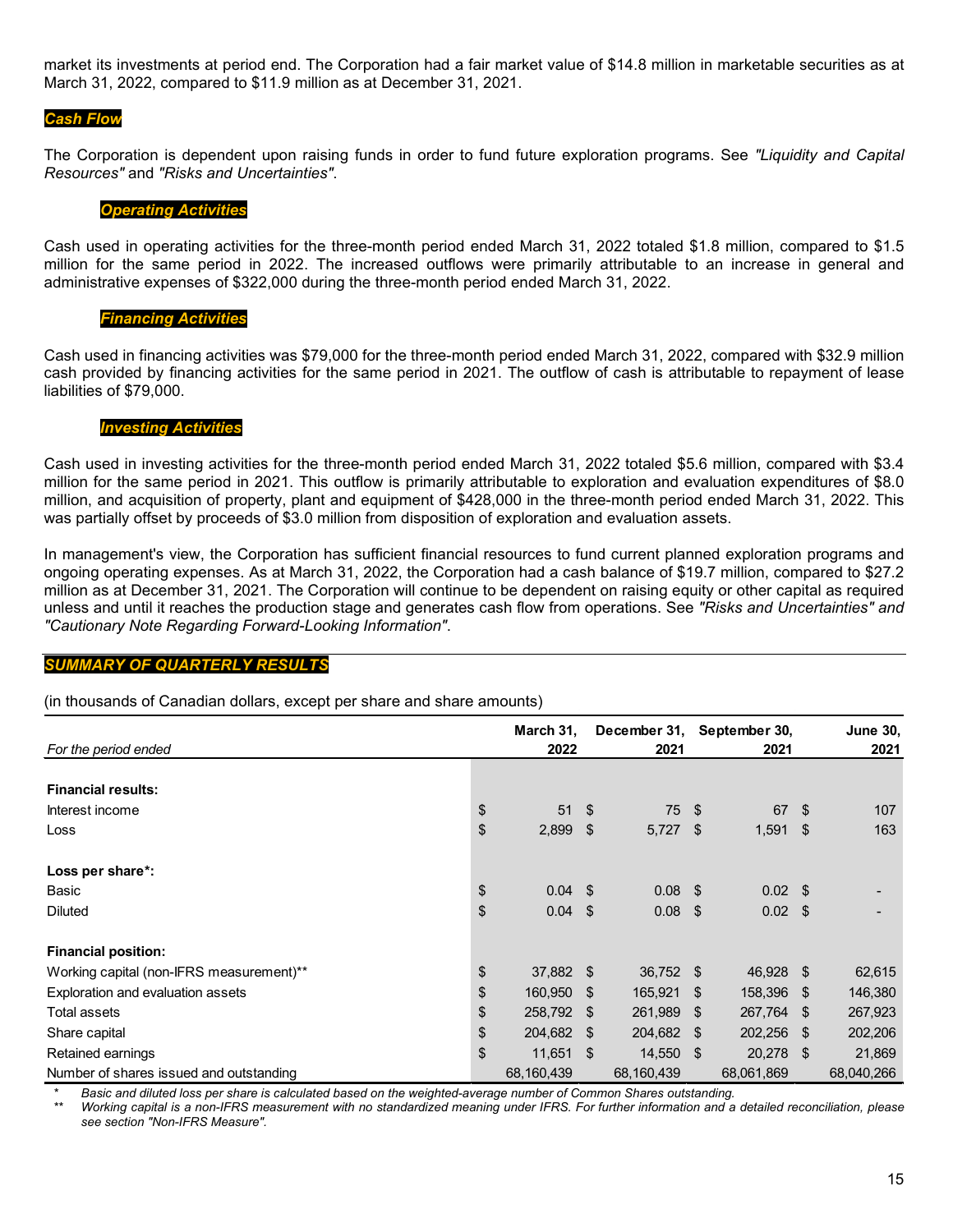# (in thousands of Canadian dollars, except per share and share amounts)

| For the period ended                           | March 31,<br>2021 |      | December 31,<br>2020 |     | September 30,<br>2020 |      | <b>June 30,</b><br>2020 |
|------------------------------------------------|-------------------|------|----------------------|-----|-----------------------|------|-------------------------|
|                                                |                   |      |                      |     |                       |      |                         |
| <b>Financial results:</b>                      |                   |      |                      |     |                       |      |                         |
| \$<br>Interest income                          | 87                | - \$ | 84                   | -\$ | 92                    | \$   | 29                      |
| \$<br>(Income)/loss                            | $(27,890)$ \$     |      | 705                  | \$  | $(2,579)$ \$          |      | (4, 140)                |
| (Earnings)/loss per share*:                    |                   |      |                      |     |                       |      |                         |
| \$<br>Basic                                    | $(0.44)$ \$       |      | 0.01                 | S   | $(0.04)$ \$           |      | (0.09)                  |
| \$<br><b>Diluted</b>                           | $(0.44)$ \$       |      | 0.01                 | -\$ | $(0.04)$ \$           |      | (0.08)                  |
| <b>Financial position:</b>                     |                   |      |                      |     |                       |      |                         |
| \$<br>Working capital (non-IFRS measurement)** | 74,303            | - \$ | 75,916 \$            |     | 60,179                | - \$ | 62,539                  |
| \$<br>Exploration and evaluation assets        | 136,941           | -S   | 127,390 \$           |     | 145,923 \$            |      | 141,865                 |
| \$<br>Total assets                             | 270,275           | S    | 211,053 \$           |     | 212,097               | S    | 207,374                 |
| \$<br>Share capital                            | 202,221           | \$   | 184,150              | -\$ | 184,309               | S    | 184,407                 |
| \$<br>Retained earnings/(Deficit)              | 22,031            | \$   | $(5,859)$ \$         |     | $(5, 151)$ \$         |      | (7, 730)                |
| Number of shares issued and outstanding        | 68,040,266        |      | 60,330,966           |     | 60,296,508            |      | 60,296,508              |

\* *Basic and diluted loss/(earnings) per share is calculated based on the weighted-average number of Common Shares outstanding.* 

*Working capital is a non-IFRS measurement with no standardized meaning under IFRS. For further information and a detailed reconciliation, please see section "Non-IFRS Measure".*

# *LIQUIDITY AND CAPITAL RESOURCES*

The outbreak of COVID-19 has resulted in governments worldwide enacting emergency measures to combat the spread of the virus. Measures taken to contain the spread of the virus, including travel bans, quarantines, social distancing, and closures of non-essential services have triggered significant disruptions to businesses worldwide, resulting in an economic slowdown. The duration and impact of the COVID-19 pandemic is unclear at this time and as a result it is not possible for management to estimate the severity of the impact it may have on the financial results and operations of the Corporation in future periods. It is management's assumption that the Corporation will continue to operate as a going concern.

As at March 31, 2022, the Corporation had a cash balance of \$19.7 million (December 31, 2021 - \$27.2 million) and working capital of \$37.9 million (December 31, 2021 - \$36.8 million). Cash decreased from December 31, 2021, due to exploration and evaluation expenditures in the three-month period ended March 31, 2022. The majority of the Corporation's financial liabilities have contractual maturities of less than 30 days and are subject to normal trade terms. The Department of Finance passed legislation, applicable to the June 19, 2020 private placement, which extends the flow-through funds spend period and the look-back rule by one year, including suspending the Part XII.6 tax for the same period.

The Corporation has no history of revenues from its operating activities. The Corporation is not in commercial production on any of its mineral properties and accordingly does not generate cash from operations. During the three-month period ended March 31, 2022, the Corporation had negative cash flow from operating activities, and the Corporation anticipates it will have negative cash flow from operating activities in future periods.

The Corporation has, in the past, financed its activities by raising capital through equity issuances. Until O3 Mining can generate a positive cash flow, in order to finance its exploration programs, the Corporation will remain reliant on the equity markets for raising capital, in addition to adjusting spending, disposing of assets, and obtaining other non-equity sources of financing.

The Corporation believes it has sufficient cash resources and the ability to raise funds to meet its exploration and administrative overhead expenses and maintain its planned exploration activities for the next 12 months. However, there is no guarantee that the Corporation will be able to maintain sufficient working capital in the future due to market, economic and commodity price fluctuations. See *"Risks and Uncertainties"*.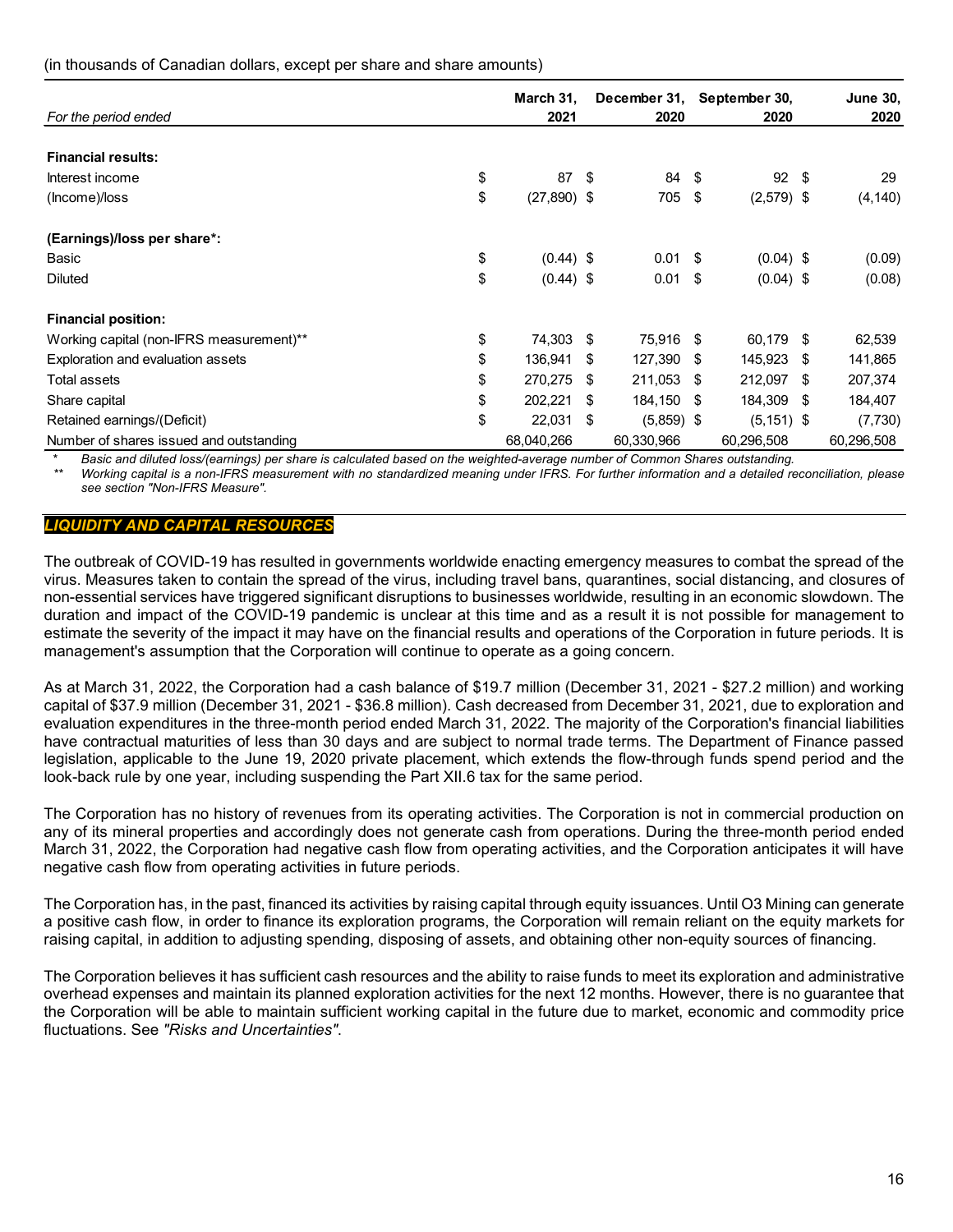# *CONTRACTUAL OBLIGATIONS AND COMMITMENTS*

The Corporation has the following commitments as at March 31, 2022 (in thousands of Canadian dollars):

|                                              | <b>Total</b>      | 2022 | 2023         | 2024                  | 2025                     |
|----------------------------------------------|-------------------|------|--------------|-----------------------|--------------------------|
| $\overline{\phantom{0}}$<br>Equipment leases | 303<br>$\sqrt{2}$ | 120  | 107<br>137   | 38<br>$\sqrt{2}$<br>w |                          |
| <b>Total</b>                                 | 303               | 120  | $10-$<br>137 | 38                    | $\bullet$<br>$\mathbf o$ |

The Department of Finance passed legislation, applicable to the June 19, 2020 private placement, which extends the flowthrough funds spend period and the look-back rule by one year, including suspending the Part XII.6 tax for the same period. Based on the new legislation, as of March 31, 2022, the Corporation would be required to spend the following flow-through funds by December 31, 2022 (in thousands of Canadian dollars):

| <b>Closing Date of Financing</b> | <b>Province</b> | <b>Remaining Flow-through Funds</b> |
|----------------------------------|-----------------|-------------------------------------|
| June 19, 2020                    | Québec          | 601                                 |
| February 25, 2021                | Québec          | 7.756                               |
| <b>Total</b>                     |                 | 8,357                               |

# *OFF-BALANCE SHEET ARRANGEMENTS*

The Corporation does not have any off-balance sheet arrangements.

# *TRANSACTIONS WITH RELATED PARTIES*

Balances and transactions between the Corporation and its subsidiaries have been eliminated on consolidation and are not disclosed in this note. Details of the transactions between the Corporation and other related parties are disclosed below.

During the three-month period ended March 31, 2022, management fees, geological services, rent and administration fees of \$171,000 (2021 - \$182,000) were incurred with Osisko Mining, a related company of the Corporation by virtue of Osisko Mining having significant influence over the Corporation. Also, Mr. John Burzynski, Chairman of the Board of Directors of O3 Mining, serves as Executive Chairman, CEO, and Director of Osisko Mining, Mr. José Vizquerra, President and CEO of O3 Mining, serves as a Director of Osisko Mining and Mr. Blair Zaritsky, CFO of O3 Mining, serves as CFO of Osisko Mining. Accounts payable and accrued liabilities to Osisko Mining as at March 31, 2022 were \$57,000 (2021 - \$63,000).

The following table summarizes remuneration attributable to key management personnel for the period ended March 31, 2022 and 2021 (in thousands of Canadian dollars):

|                                    |    | Three months ended |     |                   |
|------------------------------------|----|--------------------|-----|-------------------|
| For the period ended               |    | March 31,<br>2022  |     | March 31,<br>2021 |
|                                    |    |                    |     |                   |
| Salaries expense of key management | \$ | 160                | ∣S. | 156               |
| Directors' fees                    |    | 134                |     | 120               |
| Stock-based compensation           |    | 464                |     | 273               |
| <b>Total</b>                       |    | 758                |     | 549               |

# *OUTSTANDING SHARE DATA*

As at May 3, 2022, the Corporation had the following securities outstanding: (i) 68,485,439, Common Shares; (ii) 5,355,352 options to purchase Common Shares at a weighted average exercise price of \$2.75 per option; (iii) 11,832,447 warrants to purchase Common Shares outstanding at a weighted average exercise price of \$3.78 per warrant; (iv) 1,045,000 restricted share units ("RSU"); and (v) 454,342 deferred share units ("DSU"). On a fully diluted basis, the Corporation would have 87,172,580 Common Shares issued and outstanding, after giving effect to the exercise of the options, warrants, RSUs, and DSUs of the Corporation that are outstanding.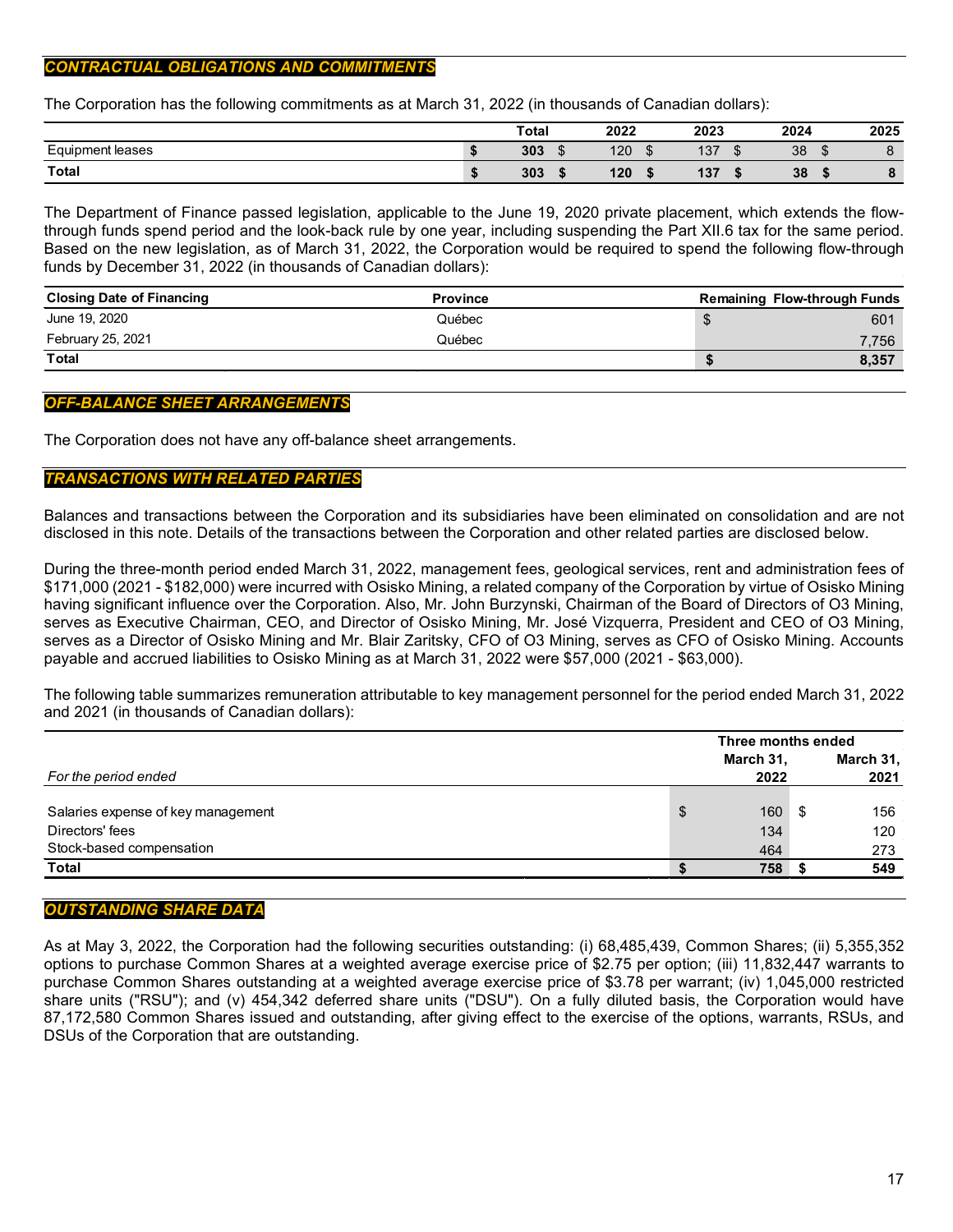# The following table summarizes the options outstanding and exercisable as at March 31, 2022:

|                                            |                                                            | <b>Options outstanding</b>             |                                                |                                                            | <b>Options exercisable</b>             |                                                |
|--------------------------------------------|------------------------------------------------------------|----------------------------------------|------------------------------------------------|------------------------------------------------------------|----------------------------------------|------------------------------------------------|
| Range of exercise<br>prices per share (\$) | Weighted-average<br>remaining years of<br>contractual Life | Number of stock<br>options outstanding | <b>Weighted average</b><br>exercise price (\$) | Weighted-average<br>remaining years of<br>contractual life | Number of stock<br>options exercisable | <b>Weighted average</b><br>exercise price (\$) |
| 1.98 to 2.49                               | 4.3                                                        | 1.105.000                              | \$2.07                                         | 2.6                                                        | 149.998                                | \$2.44                                         |
| 2.50 to 2.79                               | 2.7                                                        | 1.455.352                              | \$2.53                                         | 2.6                                                        | 1.035.341                              | \$2.54                                         |
| 2.80 to 3.19                               | 2.4                                                        | 2.005.000                              | \$3.07                                         | 2.4                                                        | 2,005,000                              | \$3.07                                         |
| 3.20 to 3.26                               | 3.8                                                        | 795,000                                | \$3.26                                         | 3.8                                                        | 274,994                                | \$3.26                                         |
| 1.98 to 3.26                               | 3.1                                                        | 5,360,352                              | \$2.75                                         | 2.6                                                        | 3,465,333                              | \$2.90                                         |

The following table summarizes the DSUs and RSUs outstanding as at March 31, 2022:

|                                 | <b>Number of DSUs</b> | <b>Number of RSUs</b> |
|---------------------------------|-----------------------|-----------------------|
| Outstanding at January 1, 2021  | 51.440                | 490,000               |
| Granted                         | 134.699               | 90,000                |
| Oustanding at December 31, 2021 | 186.139               | 580,000               |
| Granted                         | 268.203               | 480,000               |
| Forfeited                       |                       | (15,000)              |
| Oustanding at March 31, 2022    | 454,342               | 1,045,000             |

In August 2019, O3 Mining established an RSU plan and a DSU plan. Under these plans, RSUs can be granted to executive officers and key employees and DSUs can be granted to non-executive directors, as part of their long-term compensation package, entitling them to receive payout in cash or Common Shares, or a combination of both. Should the payout be in cash, the cash value of the payout would be determined by multiplying the number of RSUs and DSUs vested at the payout date by the five-day volume weighted average price from the closing price of the Common Shares on the day prior to the payout date. Should the payout be in Common Shares, each RSU and DSU represents an entitlement to one Common Share.

The following tables summarize the warrants issued and outstanding as at March 31, 2022:

|                    | Weighted-average |
|--------------------|------------------|
| Number of warrants | exercise price   |
| 12,071,049         | 3.78             |
| (238, 602)         | 3.88             |
| 11,832,447         | 3.78             |
| 11,832,447         | 3.78             |
|                    |                  |

# *CRITICAL ACCOUNTING ESTIMATES*

The preparation of the Financial Statements in conformity with IFRS requires management to make judgments, estimates and assumptions that affect the application of accounting policies and the reported amounts of assets and liabilities, and disclosure of contingent assets and liabilities at the date of the consolidated financial statements and the reported amounts of income and expenses for the reporting period. The Corporation also makes estimates and assumptions concerning the future. The determination of estimates and associated assumptions are based on various assumptions including historical experience and other factors that are believed to be reasonable under the circumstances, the results of which form the basis of making judgments about carrying values of assets and liabilities that are not readily apparent from other sources. Actual results may differ from these estimates. Please refer to the Financial Statements for information on the Corporation's significant judgements in applying accounting policies as well as significant accounting estimates and assumptions.

# *CHANGES IN IFRS ACCOUNTING POLICIES AND FUTURE ACCOUNTING PRONOUNCEMENTS*

Certain pronouncements were issued by the IASB or the International Financial Reporting Interpretations Committee that are mandatory for accounting periods ended beginning on or after March 31, 2022. Please refer to the Financial Statements for information on future accounting pronouncements as well as new accounting standards issued and effective.

# *CORPORATE GOVERNANCE*

Management and the Board recognize the value of good corporate governance and the need to adopt best practices. The Corporation is committed to continuing to improve its corporate governance practices in light of its stage of development and evolving best practices and regulatory guidance.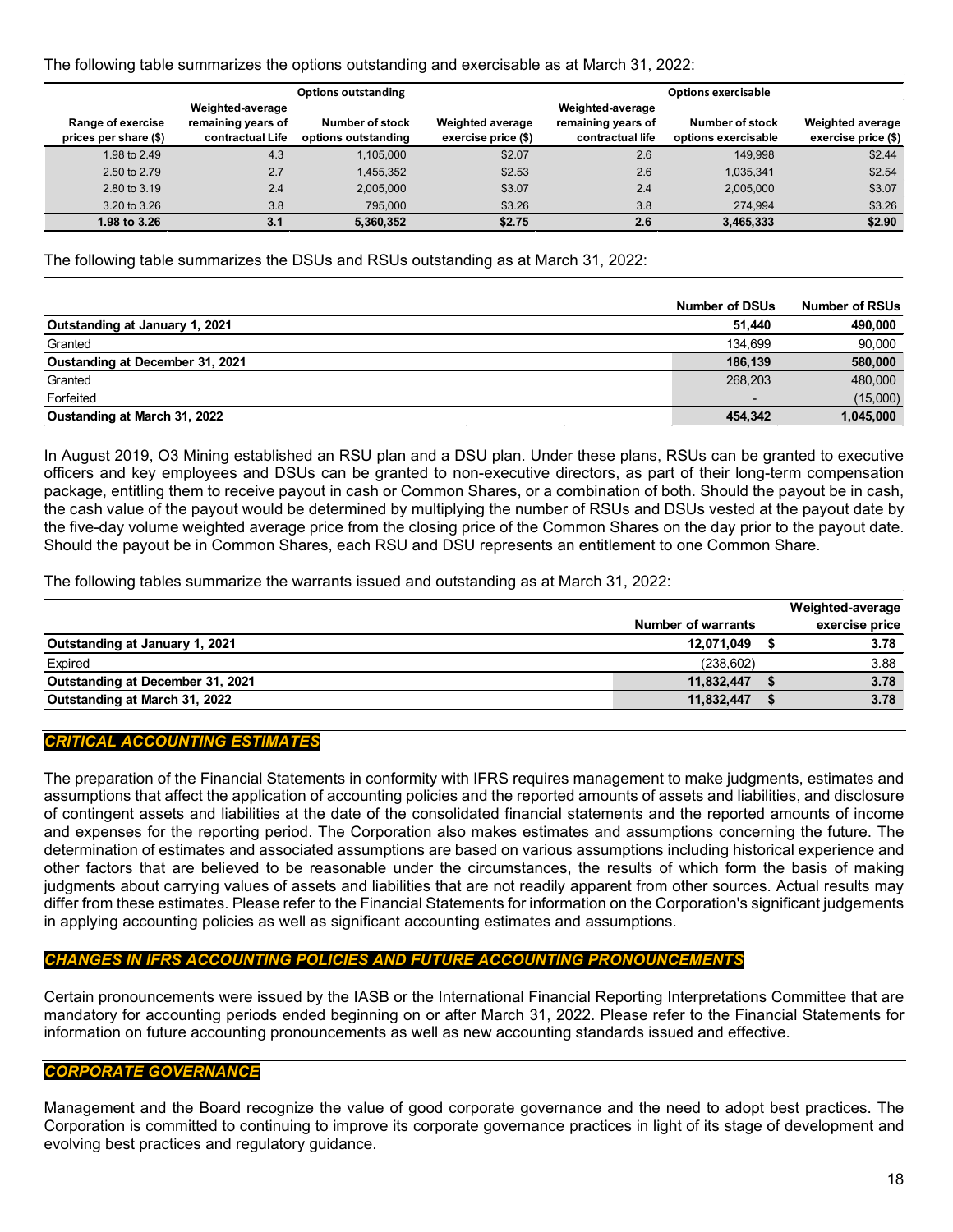The Board has adopted a board mandate outlining its responsibilities and defining its duties. The Board has four committees: the Audit Committee, the Compensation Committee, the Corporate Governance and Nominating Committee, and the Sustainable Development Committee. Each committee has a committee charter, which outlines the committee's mandate, procedures for calling a meeting, and provides access to outside resources.

The Board has also adopted a code of ethics, which governs the ethical behavior of all employees, management, and directors. Separate trading blackout and disclosure policies are also in place. For more details on the Corporation's corporate governance practices, please refer to O3 Mining's website [\(www.o3mining.com\)](http://www.o3mining.com/) and the statement of Corporate Governance contained in the Corporation's management information circular dated April 23, 2021.

The Corporation's directors have expertise in exploration, metallurgy, mining, accounting, legal, banking, financing, communication and community engagement and the securities industry. The Board and each committee are scheduled to meet at least four times per year.

# *INTERNAL CONTROL OVER FINANCIAL REPORTING*

#### *Disclosure controls and procedures*

Disclosure controls and procedures are designed to provide reasonable assurance that information required to be disclosed by the Corporation in its annual filings, interim filings or other reports filed or submitted by it under securities legislation is recorded, processed, summarized and reported within the time periods specified in the securities legislation and include controls and procedures designed to ensure that information required to be disclosed by the Corporation in its annual filings, interim filings or other reports filed or submitted under securities legislation is accumulated and communicated to the Corporation's management, including its Chief Executive Officer and Chief Financial Officer, as appropriate to allow timely decisions regarding required disclosure.

#### *Internal controls over financial reporting*

Internal controls over financial reporting are designed to provide reasonable assurance regarding the reliability of financial reporting and the preparation of financial statements in accordance with IFRS. Management is also responsible for the design of the Corporation's internal control over financial reporting in order to provide reasonable assurance regarding the reliability of financial reporting and the preparation of financial statements for external purposes in accordance with IFRS. The Corporation's internal controls over financial reporting include policies and procedures that: pertain to the maintenance of records that, in reasonable detail accurately and fairly reflect the transactions and disposition of assets; provide reasonable assurance that transactions are recorded as necessary to permit preparation of the financial statements in accordance with IFRS and that receipts and expenditures are being made only in accordance with authorization of management and directors of the Corporation; and provide reasonable assurance regarding prevention or timely detection of unauthorized acquisition, use or disposition of assets that could have a material effect on the financial statements.

# *NON-IFRS MEASURES*

The Corporation has included a non-IFRS measure for "working capital" in this MD&A to supplement its financial statements, which are presented in accordance with IFRS. The Corporation believes that this measure provides investors with an improved ability to evaluate the performance of the Corporation. Non-IFRS measures do not have any standardized meaning prescribed under IFRS. Therefore, such measures may not be comparable to similar measures employed by other companies. The data is intended to provide additional information and should not be considered in isolation or as a substitute for measures of performance prepared in accordance with IFRS.

The Corporation determines working capital as follows (in thousands of Canadian dollars):

|                                     | March 31.       |      | December 31. | September 30, |      | <b>June 30,</b> |
|-------------------------------------|-----------------|------|--------------|---------------|------|-----------------|
| Reconciliation for the period ended | 2022            |      | 2021         | 2021          |      | 2021            |
| Current assets                      | \$<br>43,049 \$ |      | 41.729 \$    | 55,180        | - \$ | 67,210          |
| Less current liabilities            | 5,167           |      | 4,977        | 8,252         |      | 4,595           |
| <b>Working capital</b>              | \$<br>37,882    | - 5  | 36,752 \$    | 46,928        | -5   | 62,615          |
|                                     |                 |      |              |               |      |                 |
|                                     | March 31.       |      | December 31, | September 30, |      | <b>June 30,</b> |
| Reconciliation for the period ended | 2021            |      | 2020         | 2020          |      | 2020            |
| Current assets                      | \$<br>79.442    | - \$ | 80,637       | \$<br>63,998  | \$   | 64.585          |
| Less current liabilities            | 5,139           |      | 4,721        | 3,819         |      | 2,046           |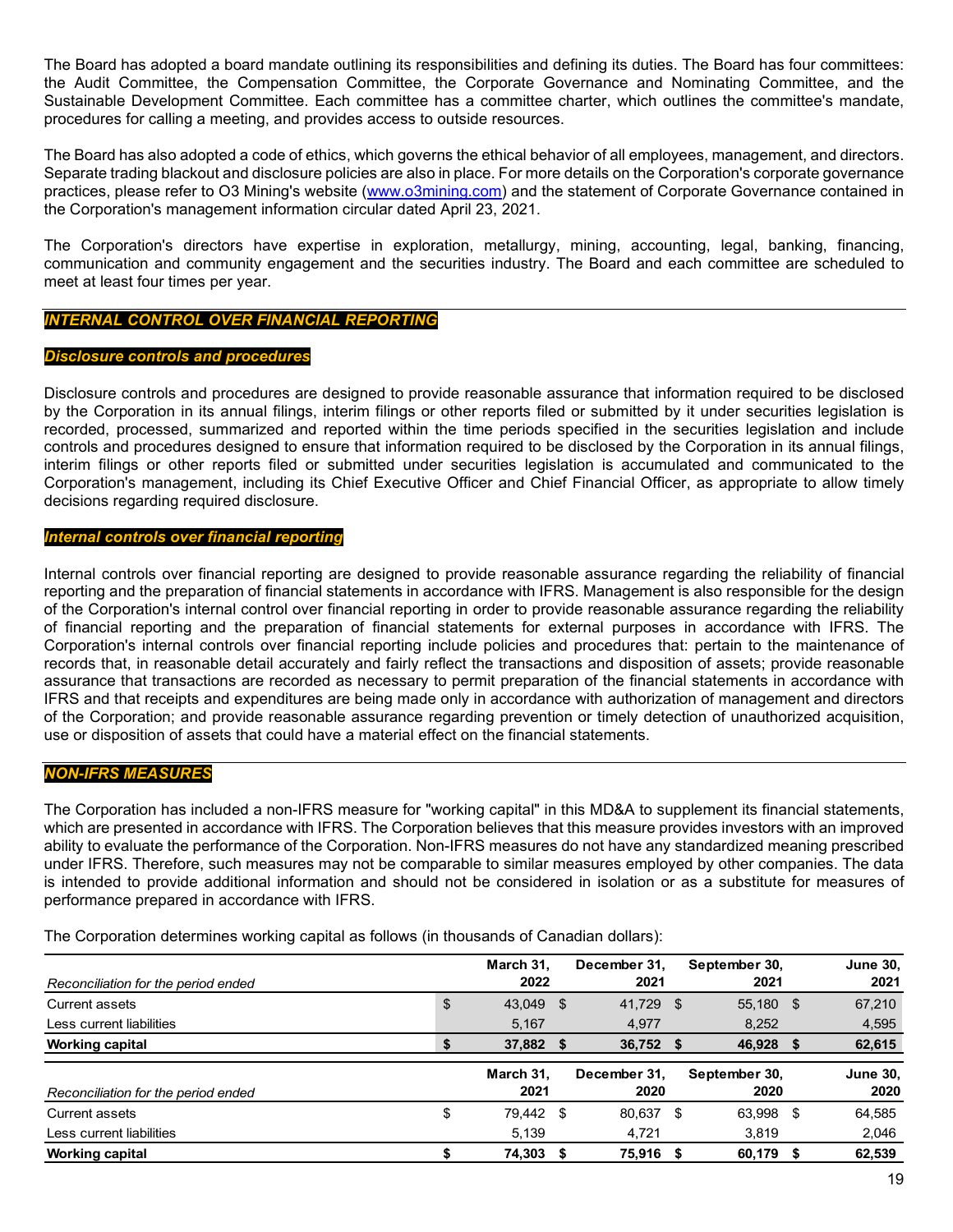# *RISKS AND UNCERTAINTIES*

The Corporation's business, being the acquisition, exploration, and development of mineral properties in Canada, is speculative and involves a high degree of risk. Certain factors, including but not limited to the ones described in management's discussion and analysis dated March 10, 2022 for the year ended December 31, 2021, could materially affect the Corporation's financial condition and/or future operating results, and could cause actual events to differ materially from those described in forward looking statements made by or relating to the Corporation. See *"Cautionary Note Regarding Forward-Looking Information"*. The reader should carefully consider these risks as well as the information disclosed in the Corporation's audited annual financial statements, dated March 10, 2022, and other publicly filed disclosure regarding the Corporation, available on SEDAR [\(www.sedar.com\)](http://www.sedar.com/) under the O3 Mining's issuer profile or on O3 Mining's website [\(www.o3mining.com\)](http://www.o3mining.com/).

# *COVID-19*

In particular, the Corporation wishes to highlight that it continues to face risks related to COVID-19, which could continue to significantly disrupt its operations and may materially and adversely affect its business and financial conditions.

To date, COVID-19 has led to a large number of temporary business closures, travel bans, self-imposed quarantine periods, and physical distancing have caused a general reduction in consumer activity and material disruptions to businesses globally resulting in an economic slowdown. The extent to which COVID-19 will continue to impact the Corporation's business, including its operations and the market for its securities, will depend on future developments, which are highly uncertain and cannot be predicted at this time, and include the duration, severity and scope of the outbreak and the actions taken to contain or treat the coronavirus outbreak. In particular, the continued spread of COVID-19 globally could materially and adversely impact the Corporation's business including without limitation, employee health, workforce productivity, obligations regarding flow-through shares, increased insurance premiums, limitations on travel, the availability of industry experts and personnel, restrictions to its drill program and/or the timing to process drill and other metallurgical testing, and other factors that will depend on future developments beyond the Corporation's control, which may have a material and adverse effect on the its business, financial condition and results of operations. While these effects are expected to be temporary, the duration of the various disruptions to businesses locally and internationally and the related financial impact cannot be reasonably estimated at this time. Such public health crises can result in volatility and disruptions in the supply and demand for gold and other metals and minerals, global supply chains and financial markets, as well as declining trade and market sentiment and reduced mobility of people, all of which could affect commodity prices, interest rates, credit ratings, credit risk, share prices and inflation, which could have an adverse effect on the demand for gold and the Corporation's future prospects.

There can be no assurance that the Corporation's personnel will not be impacted by these pandemic diseases and ultimately see its workforce productivity reduced or incur increased medical costs / insurance premiums as a result of these health risks. Further, there can be no assurances that the remaining balance of the gross proceeds from the sale by the Corporation of flow-through shares in 2020 and 2021 (being approximately \$8.4 million) will be used by the Corporation to incur "Canadian exploration expenses" that qualify as "flow-through mining expenditures" (as both terms are defined in the *Income Tax Act* (Canada)), and such other applicable Québec provincial obligations will be satisfied by the deadlines, if the COVID-19 pandemic continues and/or the Government of Québec mandates that the Corporation's operations be suspended again.

In addition, the continued spread of COVID-19 could adversely affect global economies and financial markets resulting in an economic downturn that could have an adverse effect on the demand for precious metals and the Corporation's prospects.

# *International Conflict*

International conflict and other geopolitical tensions and events, including war, military action, terrorism, trade disputes and international responses thereto have historically led to, and may in the future lead to, uncertainty or volatility in global commodity and financial markets and supply chains. Russia's invasion of Ukraine has led to sanctions being levied against Russia by the international community and may result in additional sanctions or other international action, any of which may have a destabilizing effect on commodity prices, supply chains and global economies more broadly. Volatility in commodity prices and supply chain disruptions may adversely affect the Corporation's business, financial condition and results of operations. The extent and duration of the current Russia-Ukraine conflict and related international action cannot be accurately predicted at this time and the effects of such conflict may magnify the impact of the other risks identified in this MD&A, the financial statements of the Corporation or the AIF, including those relating to commodity price volatility and global financial conditions. The situation is rapidly changing and unforeseeable impacts, including on shareholders of the Corporation, third parties on which the Corporation relies or transacts with, may materialize and may have an adverse effect on the Corporation's business, results of operation and financial condition.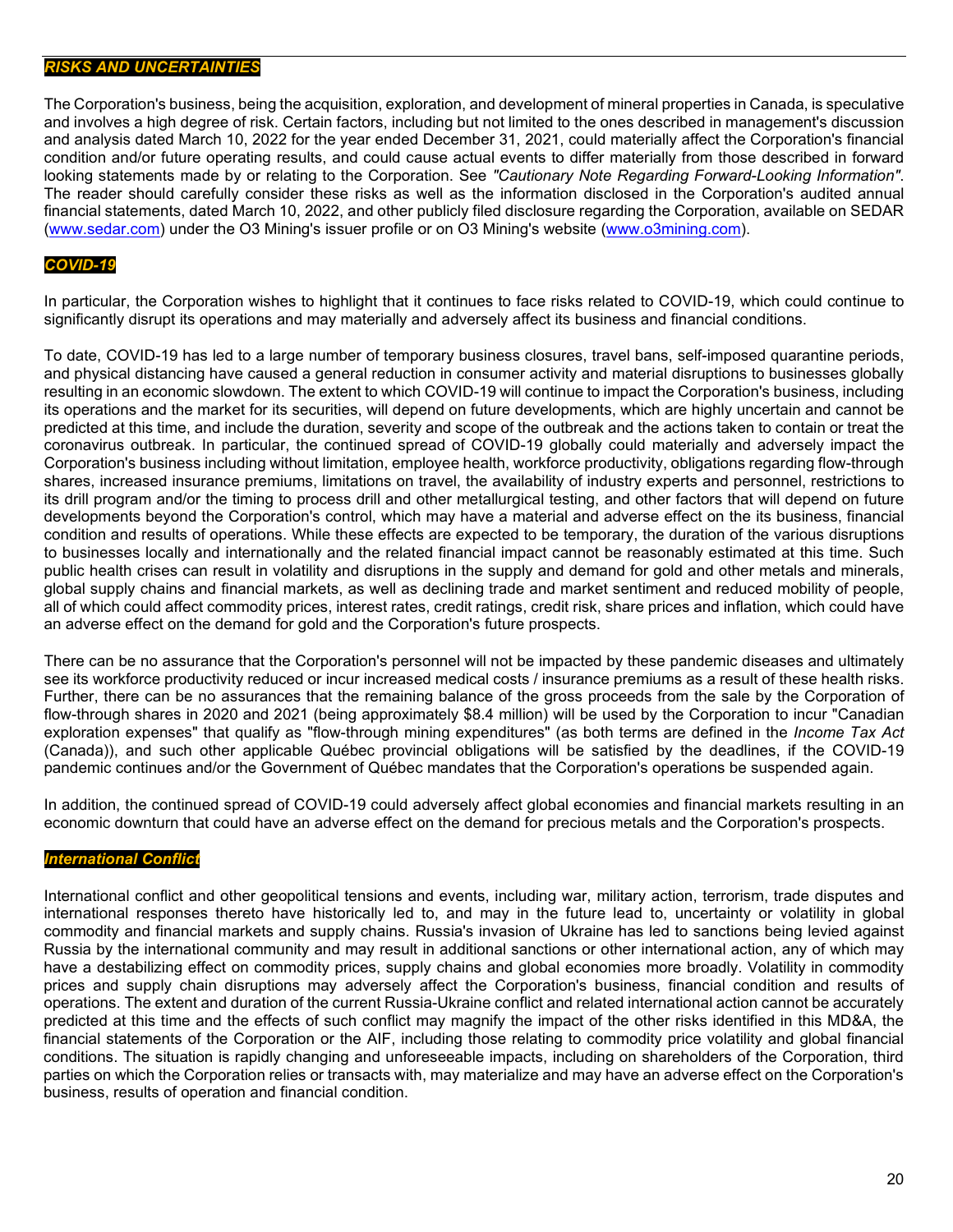# *TECHNICAL INFORMATION*

On April 14, 2022, O3 Mining filed the 2022 MRE relating to the **Marban Project**. The information pertaining to the 2022 MRE has been reviewed and approved by Mr. James Purchase, P. Geo. (OGQ #2082), Vice-President, Geology and Resources of G-Mining Services Inc. All other scientific and technical content of this news release has been reviewed, prepared, and approved by Mr. Sébastien Vigneau, P. Geo (OGQ #993), Principal Geologist of the Corporation. Messrs. Purchase and Vigneau are "Qualified Persons" as defined by NI 43-101. The 2022 MRE replaces the technical report entitled "NI 43-101 Technical Report & Preliminary Economic Assessment of the Marban Project, Québec, Canada" dated as of October 23, 2022 (effective date of September 3, 2020) (the "**Marban PEA**"). The 2022 MRE is available on SEDAR (www.sedar.com) under O3 Mining's issuer profile.

Information relating to the **Akasaba Project** is supported by the technical report titled *"NI 43-101 Technical Report on the Akasaba Project, Province of Québec, Canada"* and dated of March 1, 2013 (effective date of January 20, 2013), which has been prepared by Christian D'Amours, B.Sc. P.Geo (OGQ #226) of Geopointcom, from Val-d'Or, Québec, and has been reviewed and audited by Geologica Inc. from Val-d'Or, Québec (the "Akasaba Resource Estimate"). The Akasaba Resource Estimate was prepared under the direction of Alain-Jean Beauregard, P.Geo (OGQ # 227) and Daniel Gaudreault (OIQ # 39834), each of whom is a "qualified person" within the meaning of NI 43-101 and considered to be "independent" of the Corporation for purposes of Section 1.5 of NI 43-101. Reference should be made to the full text of the Akasaba Resource Estimate, which was prepared in accordance with NI 43-101 and is available electronically on SEDAR [\(www.sedar.com\)](http://www.sedar.com/) under Alexandria's issuer profile.

Information relating to the **Sleepy Project** is supported by the technical report titled *"2014 NI 43-101 Technical Report on the Sleepy Lake Property, Province of Québec, Canada"* and dated November 25, 2014 (effective date of September 15, 2014), which has been prepared by Christian D'Amours, B.Sc. P.Geo (OGQ #226) of Geopointcom, from Val-d'Or, Québec, and has been reviewed and audited by Geologica Inc. from Val-d'Or, Québec (the "Sleepy Resource Estimate"). The Sleepy Resource Estimate was prepared under the direction of Alain-Jean Beauregard, P.Geo (OGQ # 227) and Daniel Gaudreault (OIQ # 39834), each of whom is a "qualified person" within the meaning of NI 43-101 and considered to be "independent" of the Corporation for purposes of Section 1.5 of NI 43-101. Reference should be made to the full text of the Sleepy Resource Estimate, which was prepared in accordance with NI 43-101 and is available electronically on SEDAR [\(www.sedar.com\)](http://www.sedar.com/) under Alexandria's issuer profile.

Scientific and technical information in this MD&A relating to the **Orenada Project** is supported by the technical report titled *"A Mineral Updated Mineral Resource Estimate for the Orenada Zones 2 and 4 Project, Alpha Group Properties, Latitude 48° 03' North and Longitude 77° 42' West, Province of Québec, Canada"* and dated of July 20, 2018 (effective date of July 6, 2018), which has been prepared by InnovExplo Inc. (the "Orenada Resource Estimate"). The Orenada Resource Estimate was prepared by Claude Savard, B.Sc., P.Geo, Alain Carrier, M.Sc., P.Geo, and Gustavo Durieux, M.A.Sc., P.Geo, each of whom is a "qualified person" within the meaning of NI 43-101 and considered to be "independent" of the Corporation for purposes of Section 1.5 of NI 43-101. InnovExplo is considered to be "independent" of the Corporation for purposes of Section 1.5 of NI 43-101 and is responsible for Whittle pit optimizations reported in the Orenada Resource Estimate. Reference should be made to the full text of the Orenada Resource Estimate, which was prepared in accordance with NI 43-101 and is available electronically on SEDAR [\(www.sedar.com\)](http://www.sedar.com/) under Alexandria's issuer profile.

Information relating to the **Simkar Gold Property** is supported by the technical report titled *"NI 43-101 Technical Report Simkar Gold Property, Louvicourt Township, Québec Canada"* and dated May 12, 2015 (effective date of January 21, 2015), which has been prepared by MRB & Associates, from Val-d'Or, Québec (the "Simkar Resource Estimate"). The Simkar Resource Estimate was prepared under the direction of Mr Abderrazak Ladidi, M.Eng., P.Geo. (MRB & Associates), whom is a "qualified person" within the meaning of NI 43-101 and considered to be "independent" of the Corporation for purposes of Section 1.5 of NI 43-101. MRB & Associates is also considered to be "independent" of the Corporation for purposes of Section 1.5 of NI 43- 101. Reference should be made to the full text of the Simkar Resource Estimate, which was prepared in accordance with NI 43-101 and is available electronically on SEDAR [\(www.sedar.com\)](http://www.sedar.com/) under Monarch Gold Corporation's issuer profile.

This MD&A uses the terms measured, indicated, and inferred mineral resources as a relative measure of the level of confidence in the resource estimate. Readers are cautioned that mineral resources are not economic mineral reserves and that the economic viability of mineral resources that are not mineral reserves has not been demonstrated. The estimate of mineral resources may be materially affected by geology, environmental, permitting, legal, title, socio-political, marketing, or other relevant issues. It cannot be assumed that all or any part of an inferred mineral resource will ever be upgraded to an indicated or measured mineral resource category. The mineral resource estimate is classified in accordance with the Canadian Institute of Mining, Metallurgy and Petroleum's *"CIM Definition Standards on Mineral Resources and Mineral Reserves"* incorporated by reference into NI 43-101. Under Canadian rules, estimates of inferred mineral resources may not form the basis of feasibility or pre-feasibility studies or economic studies except for a preliminary economic assessment as defined under NI 43-101.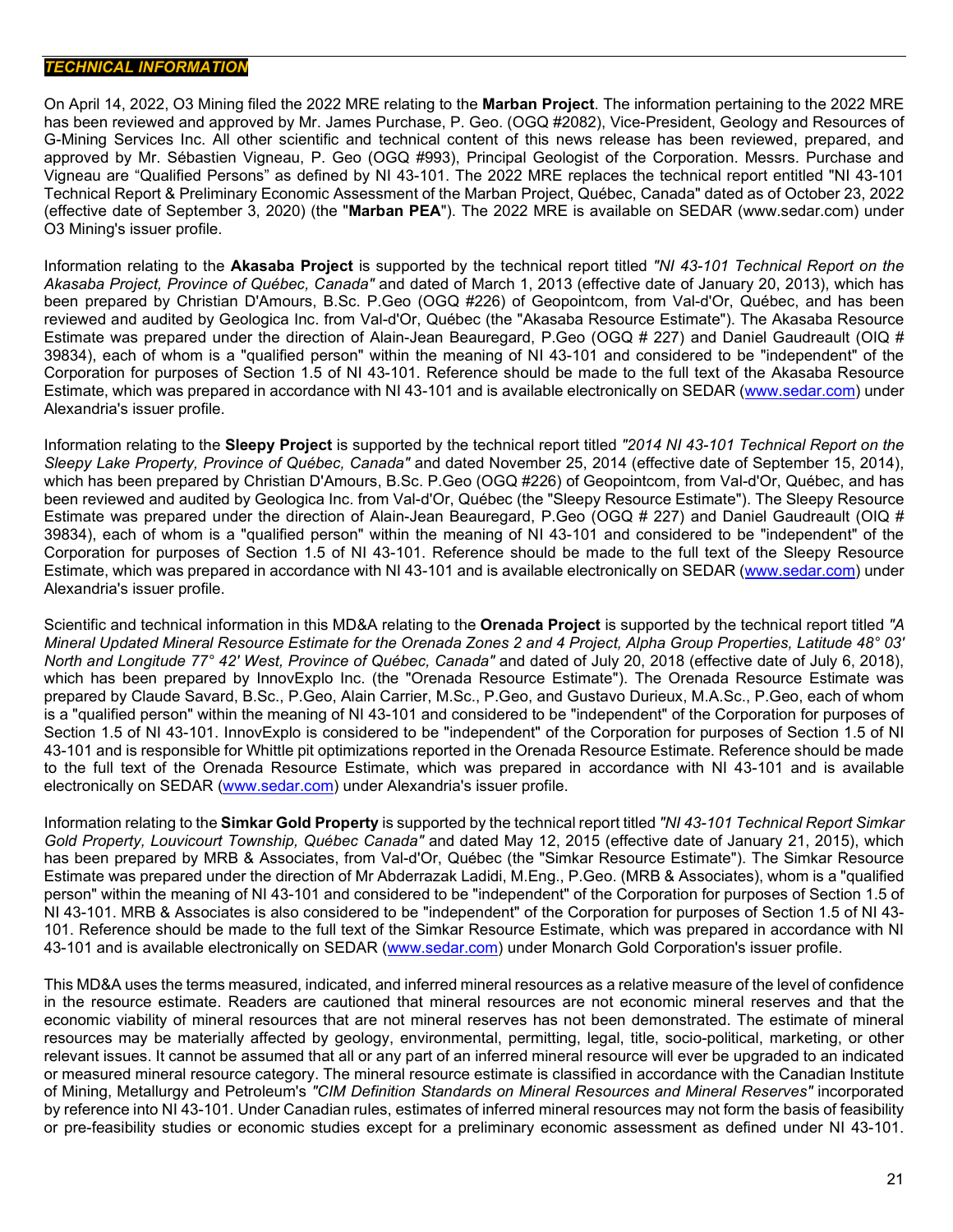Readers are cautioned not to assume that further work on the stated resources will lead to mineral reserves that can be mined economically.

Mr. Louis Gariepy, P.Geo. B.Sc., Vice President of Exploration of O3 Mining, is a "qualified person" within the meaning of NI 43-101, and has reviewed and approved the scientific and technical information in this MD&A, including the James Bay Properties, the Marban Alpha Property and East Cadillac Property.

# *CAUTIONARY NOTE REGARDING FORWARD-LOOKING INFORMATION*

This MD&A may contain forward-looking statements and forward-looking information within the meaning of applicable Canadian securities legislation (collectively, "forward-looking information"), including, but not limited to, statements relating to the future financial or operating performance of the Corporation, the Corporation's mineral projects, the future price of metals, the estimation of mineral resources, the realization of mineral resource estimates, the timing and amount of estimated future production (if any), capital, operating and exploration expenditures, exploration activities, costs and timing of the development of new deposits, costs and timing of future exploration, the ongoing impact of the COVID-19 pandemic, proposed extensions regarding the flow-through funds spend period, the timing and ability of the Corporation to publish further technical reports, including preliminary economic assessments and pre-feasibility studies (if at all), the ability of the Corporation to complete a pre-feasibility study on the Marban Project, use of proceeds from financings, requirements for additional capital, government regulation of mining operations and mineral exploration activities, environmental risks, reclamation expenses, title disputes or claims, limitations of insurance coverage, and transactions. Often, but not always, forward-looking information can be identified by the use of words and phrases such as "plans", "expects", "is expected", "budget", "scheduled", "estimates", "forecasts", "intends", "anticipates", or "believes" or variations (including negative variations) of such words and phrases, or state that certain actions, events or results "may", "could", "would", "might" or "will" be taken, occur or be achieved.

Forward-looking information reflects the Corporation's beliefs and assumptions based on information available at the time such statements were made. Actual results or events may differ from those predicted in forward-looking information. All of the Corporation's forward-looking information is qualified by (i) the assumptions that are stated or inherent in such forward-looking information, including the assumptions listed below, (ii) the risks described in the section entitled *"Risks and Uncertainties"* in this MD&A, and (iii) the financial statements of the Corporation and other public disclosure of the Corporation, which are available on SEDAR [\(www.sedar.com\)](http://www.sedar.com/) under the O3 Mining's issuer profile.

Although the Corporation believes that the assumptions underlying the forward-looking information contained in this MD&A are reasonable, this list is not exhaustive of the factors that may affect any forward-looking information. The key assumptions that have been made in connection with forward-looking information include the following: the significance of drill results and ongoing exploration activities; the ability of exploration activities (including drill results) to accurately predict mineralization; the predictability of geological modelling; the accuracy of the Corporation's records of its property interests; the global economic climate; metal prices; environmental risks; community and non-governmental actions; that permits required for the Corporation's operations will be obtained on a timely basis in order to permit the Corporation to proceed on schedule with its planned drilling programs; that skilled personnel and contractors will be available as the Corporation's operations continue to grow; that the price of gold will exceed levels that will render the project of the Corporation economical; the relevance of the assumptions, estimates and projections; that the Corporation will be able to operate as expected during the COVID-19 pandemic; and that the Corporation will be able to continue raising the necessary capital to finance its operations and realize on its mineral resource estimates.

Forward-looking information involves known and unknown risks, future events, conditions, uncertainties, and other factors which may cause the actual results, performance, or achievements to be materially different from any future results, performance or achievements expressed or implied by forward-looking information. Such factors include, among others, general business, economic, competitive, political and social uncertainties; public health crises; the actual results of current exploration activities; errors in geological modelling; conclusions of economic evaluations; changes in project parameters as plans continue to be refined; future prices of metals; possible variations of grade or recovery rates; failure of plant and equipment or processes to operate as anticipated; accidents, labour disputes and other risks of the mining industry; political instability; and delays in obtaining governmental approvals or financing or in the completion of development or construction activities.

Although the Corporation has attempted to identify important factors that could cause actual actions, events or results to differ materially from those described in forward-looking information, there may be other factors that cause actions, events or results to differ from those anticipated, estimated or intended. Forward-looking information contained herein is given as of the date of this MD&A and the Corporation disclaims any obligation to update any forward-looking information, whether as a result of new information, future events, or results, except as may be required by applicable securities laws. There can be no assurance that forward-looking information will prove to be accurate, as actual results and future events could differ materially from those anticipated in such statements. Accordingly, readers should not place undue reliance on forward-looking information.